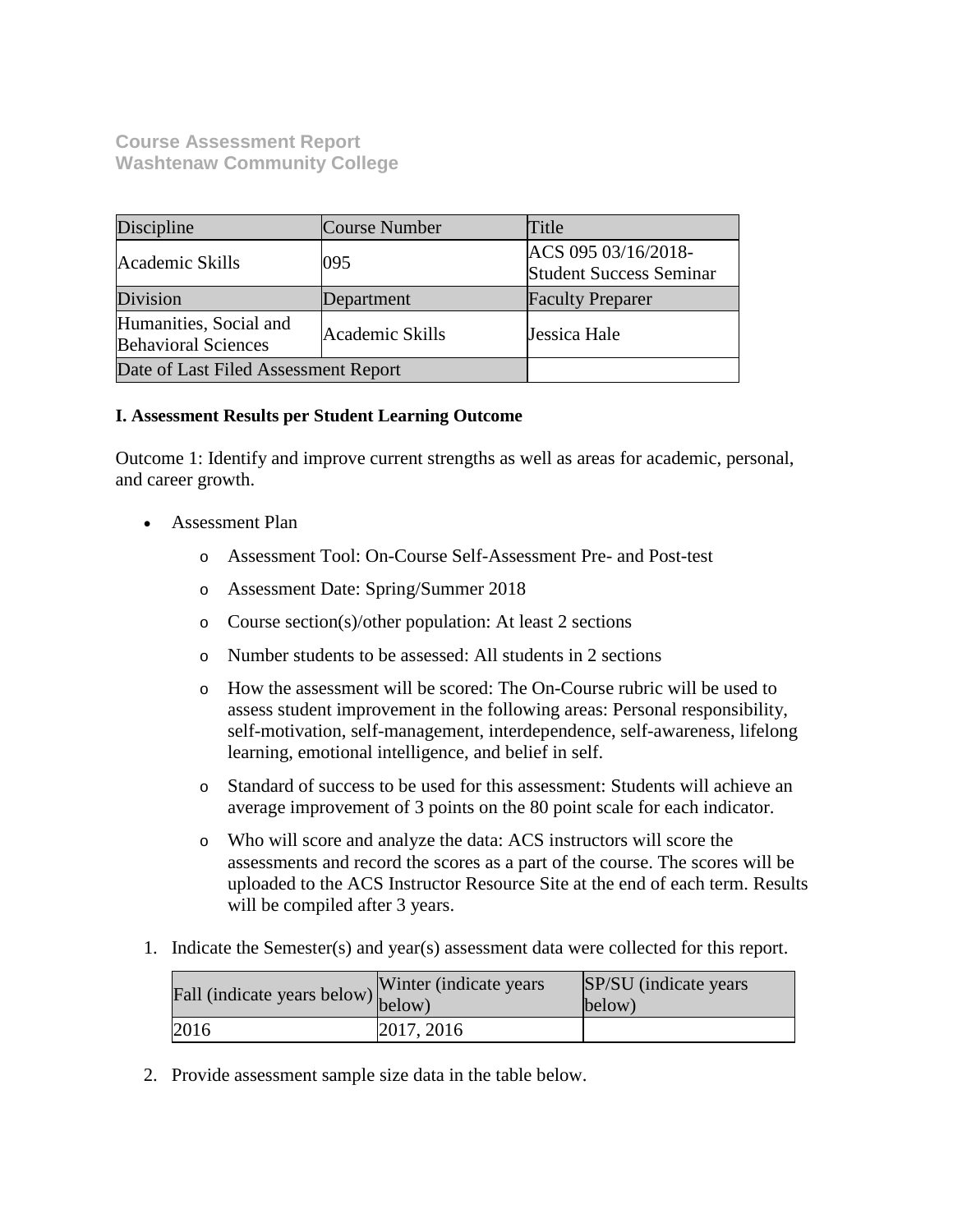| # of students enrolled | # of students assessed   |
|------------------------|--------------------------|
| $\Lambda^{\sigma}$     | $\overline{\phantom{a}}$ |

3. If the number of students assessed differs from the number of students enrolled, please explain why all enrolled students were not assessed, e.g. absence, withdrawal, or did not complete activity.

The difference in the number of students enrolled v. assessed is the result of withdrawal, absences on the days of assessment and incomplete assessments (i.e., both the pre- and post-assessment were not completed).

4. Describe how students from all populations (day students on campus, DL, MM, evening, extension center sites, etc.) were included in the assessment based on your selection criteria.

All ACS 095 sections are face-to-face courses. We included all of the sections offered between Winter 2016-Winter 2017 (rather than just two) for more meaningful results.

5. Describe the process used to assess this outcome. Include a brief description of this tool and how it was scored.

The *On Course* test is a self-report instrument provided by Cengage in the *On Course* textbook. It covers eight areas directly related to the objectives of the course. The measurement has an 80-point scale.

Students are asked to complete a pre-assessment at the beginning of the course (PRE) and a post assessment at the end of the course (POST). The selfassessments are graded components of the course. The students receive a grade based on completion of the instrument, so as not to incentivize score inflation. The section instructor is responsible for grading the assessments and uploading the scores to the ACS Instructor Resources site. The results were then compiled by the assessment report preparer for analysis.

6. Briefly describe assessment results based on data collected for this outcome and tool during the course assessment. Discuss the extent to which students achieved this learning outcome and indicate whether the standard of success was met for this outcome and tool.

#### Met Standard of Success: Yes

The analysis of the scores for the *On Course* PRE and POST assessment revealed that ACS 095 students met the criteria for success (an improvement of 3 points out of 80 on each *On Course* principle): Accepting self-responsibility, discovering self-motivation, mastering self-management, employing interdependence, gaining self-awareness, adopting life longlearning, employing emotional intelligence, and believing in yourself.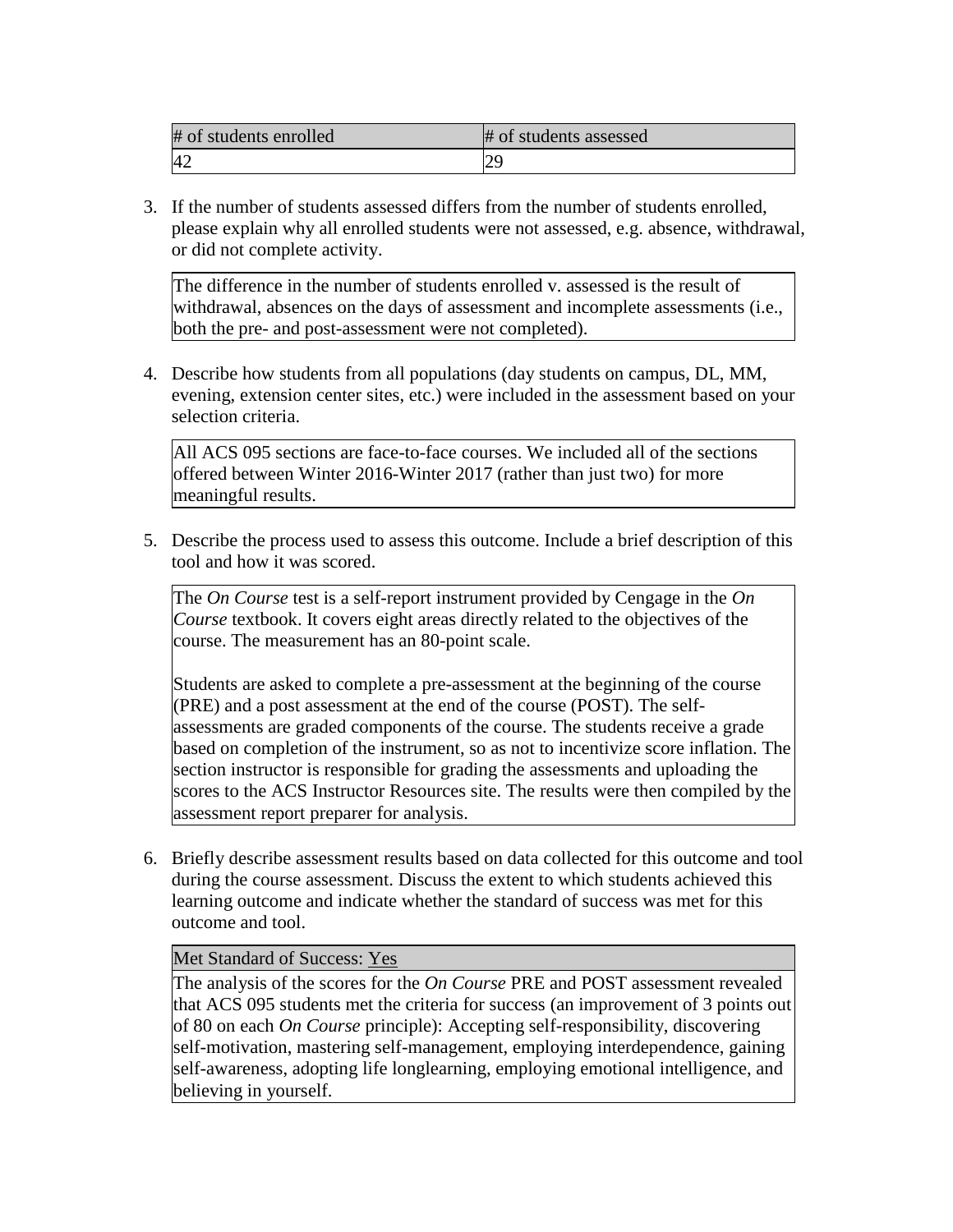7. Based on your interpretation of the assessment results, describe the areas of strength in student achievement of this learning outcome.

This measurement allows students to reflect on the changes they have seen in themselves after learning the *On Course* principles. This tool provides insight into self-perceived growth and is often a point of pride for students.

8. Based on your analysis of student performance, discuss the areas in which student achievement of this learning outcome could be improved. If student met standard of success, you may wish to identify your plans for continuous improvement.

While the students met the standard for success, the instrument itself involves a cumbersome and complicated scoring technique. The online version of this tool costs additional money so we are still searching for a scoring system that eliminates human mathematical errors.

Outcome 2: Identify proven strategies for creating academic, personal and career success.

- Assessment Plan
	- o Assessment Tool: Departmental exit test
	- o Assessment Date: Spring/Summer 2018
	- o Course section(s)/other population: At least 2 sections
	- o Number students to be assessed: All students in at least 2 sections
	- o How the assessment will be scored: Departmentally-created rubric will assess student understanding of the following principles: Self-responsibility, self, motivation, self-management, interdependence, self-awareness, lifelong learning, emotional intelligence, and belief in self.
	- o Standard of success to be used for this assessment: 75% of the students will receive a 75% or better on the exit exam.
	- o Who will score and analyze the data: ACS Instructors will score the exit exam as a part of the course. Scores will be uploaded at the end of each term to the ACS Instructor Resource Site. Scores will be compiled after 3 years.
- 1. Indicate the Semester(s) and year(s) assessment data were collected for this report.

| Fall (indicate years below) below) | Winter (indicate years) | SP/SU (indicate years)<br>below) |
|------------------------------------|-------------------------|----------------------------------|
| 2016                               | 2017, 2016              |                                  |

2. Provide assessment sample size data in the table below.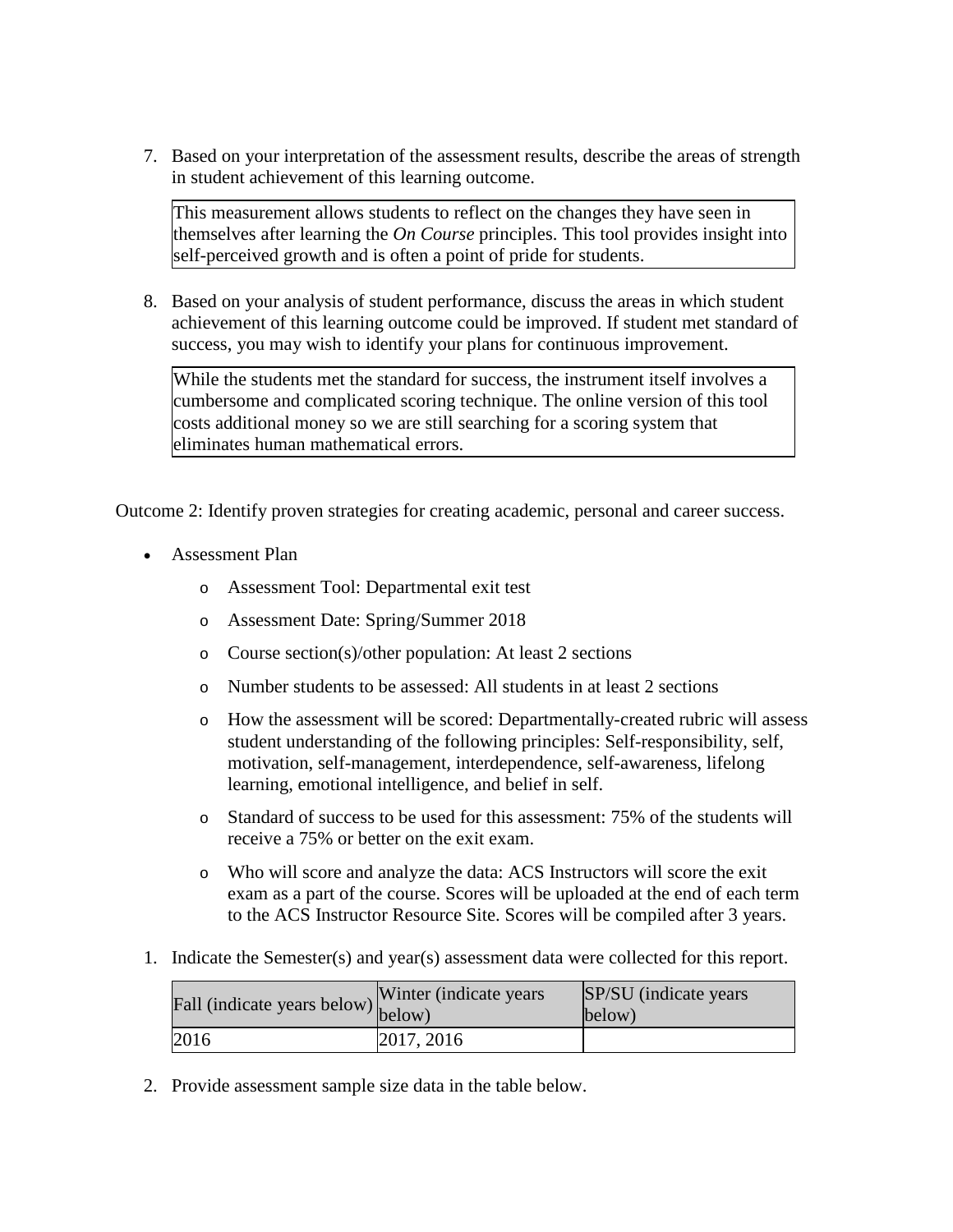| # of students enrolled | # of students assessed |
|------------------------|------------------------|
| $\Lambda^{\sigma}$     | 20                     |

3. If the number of students assessed differs from the number of students enrolled, please explain why all enrolled students were not assessed, e.g. absence, withdrawal, or did not complete activity.

The difference in the number of students enrolled v. assessed is the result of withdrawal and absence on the day post-test.

4. Describe how students from all populations (day students on campus, DL, MM, evening, extension center sites, etc.) were included in the assessment based on your selection criteria.

All ACS 095 sections are face-to-face courses. We included all of the sections offered between Winter 2016-Winter 2017 (rather than just two) for more meaningful results.

5. Describe the process used to assess this outcome. Include a brief description of this tool and how it was scored.

The departmental test presents students with eight different scenarios representing problems related to positive behaviors developed in the course. The positive behavioral strategies assessed are accepting personal responsibility, discovering self-motivation, mastering self-management, employing interdependence, gaining self-awareness, adopting lifelong learning, and believing in yourself.

Students must analyze the beliefs, attitudes and behaviors presented in the scenarios that will lead to success, choose from four possible strategies to solve each problem, and explain why they think their solution is correct using *On Course* materials as a reference. Each choice receives a point value of 0 points, 1 point, 3 points, or 5 points (where 5 is the highest possible score per scenario). The maximum score is 40. To meet assessment goals, we want students to score at least 30 out of 40 possible points (75%).

Thedepartmental exam is included as a graded component of the course. The section instructor graded the exam and uploaded the grades to the ACS Instructor Resource Site. The assessment report preparer downloaded data for each section from there, compiled it, and proceeded with data analysis.

6. Briefly describe assessment results based on data collected for this outcome and tool during the course assessment. Discuss the extent to which students achieved this learning outcome and indicate whether the standard of success was met for this outcome and tool.

Met Standard of Success: Yes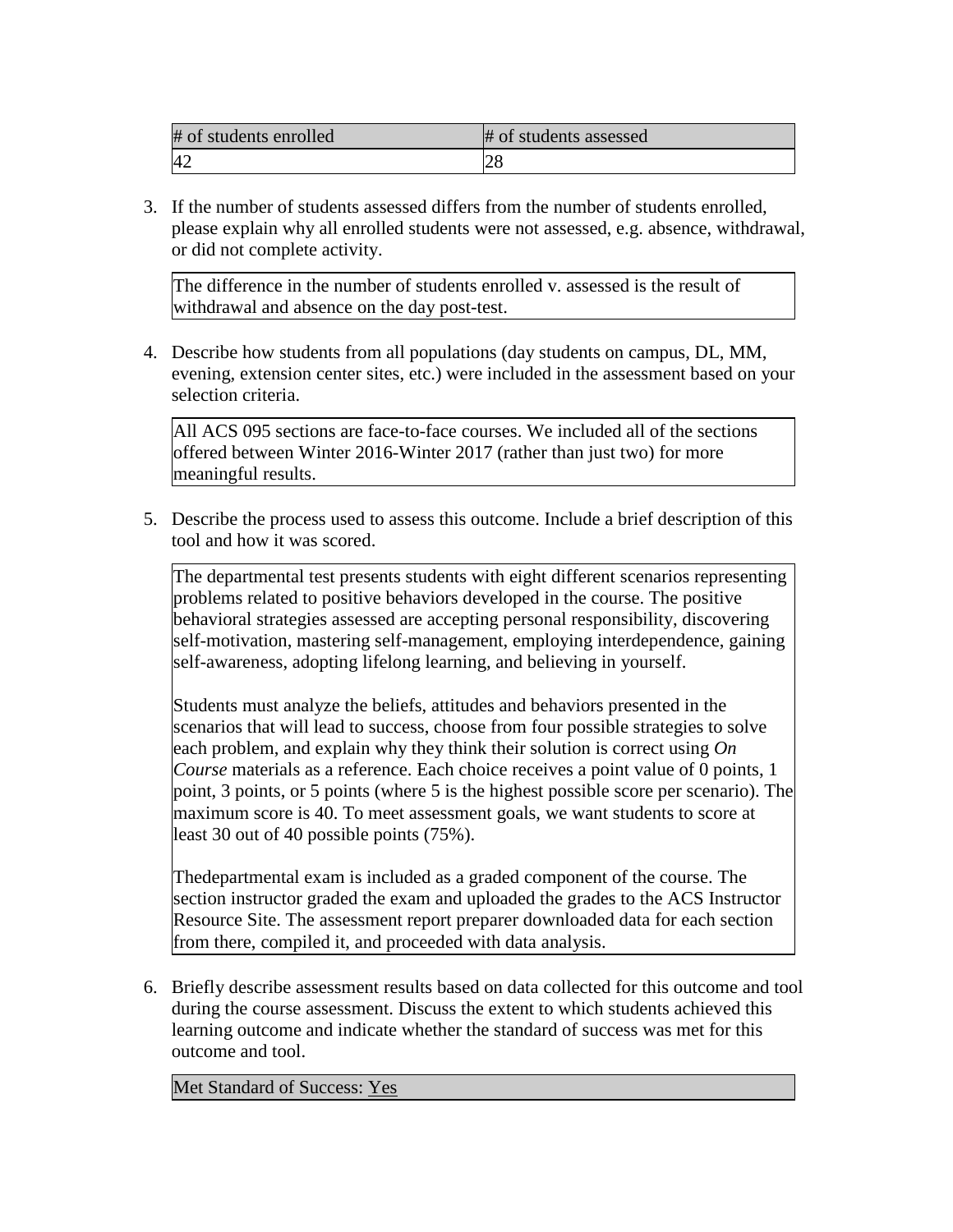The analysis of the scores for the Departmental Exit Exam revealed that 100% of ACS 095 students met the criteria for success (a score of 75% or higher)

-Average Score: 38 (94%)

7. Based on your interpretation of the assessment results, describe the areas of strength in student achievement of this learning outcome.

Based on the exit exam scores, the threshold for learning outcome achievement was met.

8. Based on your analysis of student performance, discuss the areas in which student achievement of this learning outcome could be improved. If student met standard of success, you may wish to identify your plans for continuous improvement.

To continue to improve consistency between sections, additional instructor training may be necessary.

#### **II. Course Summary and Action Plans Based on Assessment Results**

1. Describe your overall impression of how this course is meeting the needs of students. Did the assessment process bring to light anything about student achievement of learning outcomes that surprised you?

Based on the data, this course is meeting the needs of the students. The most surprising finding was that the principle of personal responsibility showed the smallest gain (6.07) in the post-assessment. As this is the first principle discussed in the course, we would have expected scores to be higher (based on the instructional time available to develop this principle).

2. Describe when and how this information, including the action plan, was or will be shared with Departmental Faculty.

The information brought to light in this assessment report will be shared at the ACS departmental meeting and made available through the ACS Instructor Resource site.

3.

Intended Change(s)

| <b>Intended Change</b> | Description of the<br>change | Rationale | Implementation<br>Date |
|------------------------|------------------------------|-----------|------------------------|
| No changes intended.   |                              |           |                        |

4. Is there anything that you would like to mention that was not already captured?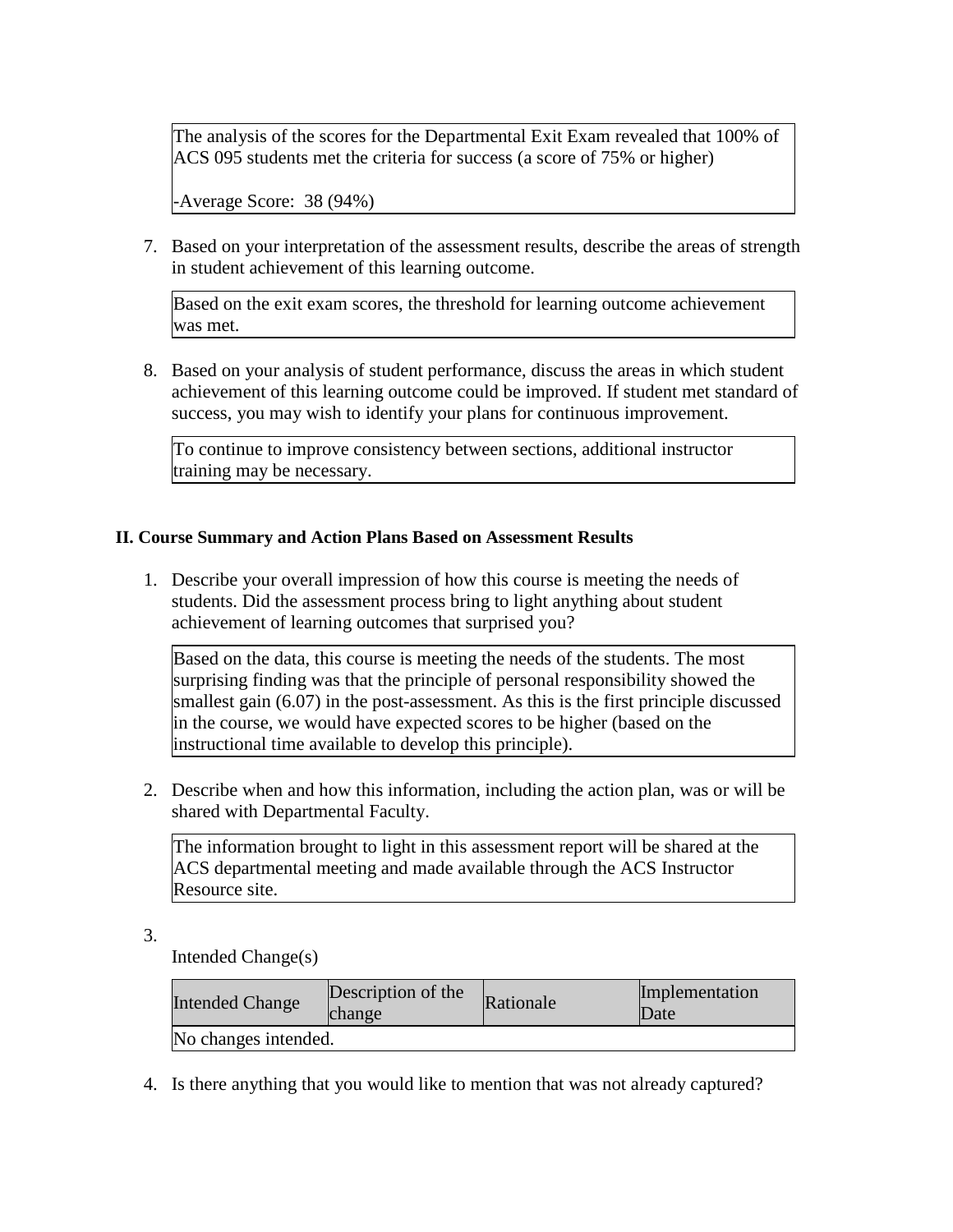No.

### **III. Attached Files**

| <b>Exam Data</b>     |
|----------------------|
| <b>Pre Post Data</b> |
| <b>PRE</b>           |
| <b>POST</b>          |
| Exit Exam            |

| <b>Faculty/Preparer:</b>                                           | Jessica Hale Date: $03/21/2018$        |  |  |
|--------------------------------------------------------------------|----------------------------------------|--|--|
| <b>Department Chair:</b>                                           | Jessica Hale <b>Date:</b> $03/22/2018$ |  |  |
| <b>Dean:</b>                                                       | Kristin Good Date: $03/23/2018$        |  |  |
| <b>Assessment Committee Chair: Michelle Garey Date: 04/10/2018</b> |                                        |  |  |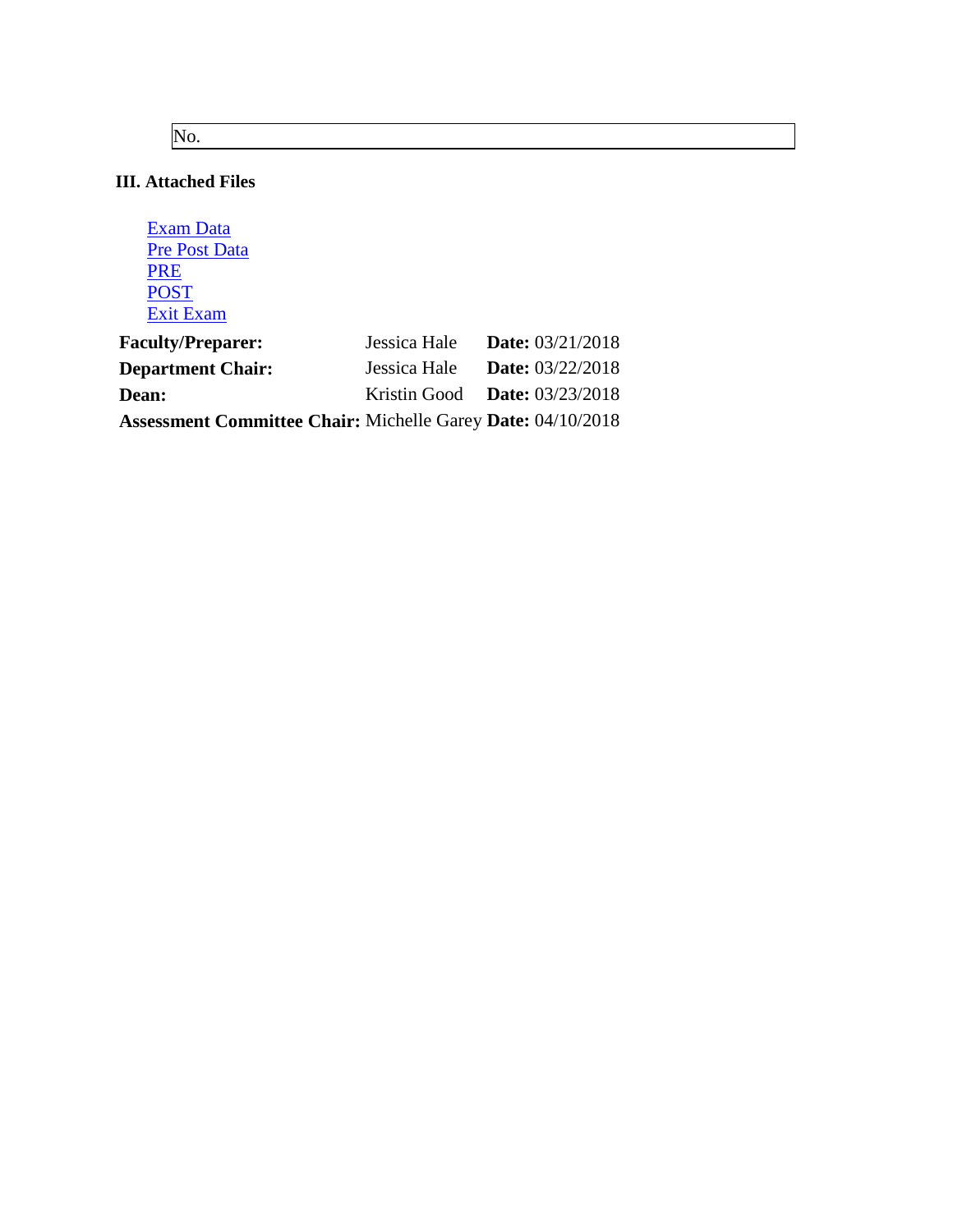**Course Assessment Report Washtenaw Community College**

| Discipline                                           | Course Number   | Title                                                 |
|------------------------------------------------------|-----------------|-------------------------------------------------------|
| Academic Skills                                      | 095             | ACS 095 05/04/2015-<br><b>Student Success Seminar</b> |
| Division                                             | Department      | <b>Faculty Preparer</b>                               |
| Humanities, Social and<br><b>Behavioral Sciences</b> | Academic Skills | Jessica Hale                                          |
| Date of Last Filed Assessment Report                 |                 |                                                       |

#### **I. Assessment Results per Student Learning Outcome**

Outcome 1: Identify and improve current strengths as well as areas for academic, personal, and career growth.

- Assessment Plan
	- o Assessment Tool: The On Course Self-Assessment pre- and post-test.
	- o Assessment Date: Winter 2012
	- o Course section(s)/other population: At least 2 sections
	- o Number students to be assessed: All students in 2 sections
	- o How the assessment will be scored: The On-Course rubric will be used to assess student improvement in the following areas: Personal responsibility, self-motivation, self-management, interdependence, self-awareness, lifelong learning, emotional intelligence, and belief in self.
	- o Standard of success to be used for this assessment: We will be looking for an average improvement of 5 points on the 80 points scale for each indicator. This level of improvement would compare favorably to the average postscore for improvement of over 400 On-Course self assessment responses.
	- o Who will score and analyze the data: Full-time ACS faculty members
- 1. Indicate the Semester(s) and year(s) assessment data were collected for this report.

| rall (indicate years below) below) | Winter (indicate years) | SP/SU (indicate years)<br>below) |
|------------------------------------|-------------------------|----------------------------------|
| 2014                               | 2015, 2014              |                                  |

2. Provide assessment sample size data in the table below.

| # of students enrolled | # of students assessed |
|------------------------|------------------------|
|------------------------|------------------------|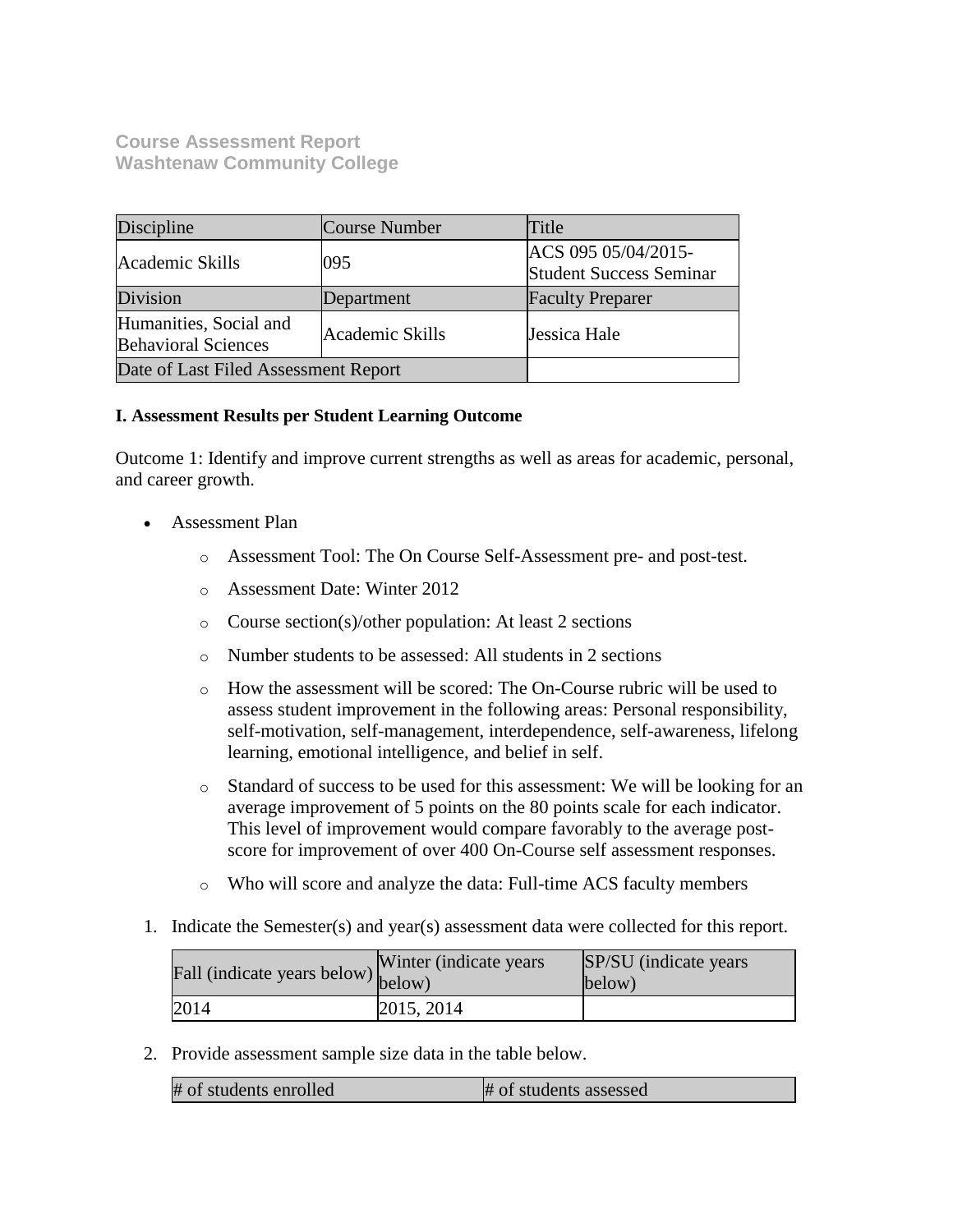| $\overline{\phantom{0}}$ |  |
|--------------------------|--|
|                          |  |

3. If the number of students assessed differs from the number of students enrolled, please explain why all enrolled students were not assessed, e.g. absence, withdrawal, or did not complete activity.

Data collected and analyzed for 3 semesters for both tools as follows:

#### **Total (6 cross-listed sections)**

- Winter 2015: Sections 02 & H1

- Fall 2014: Sections 01 & 02

- Winter 2014:Sections 01 & 02

#### **ACS 065**

- o Total Enrolled: 37
- o Completed Departmental Exit Exam: 20
- o Completed on Course Self-Assessment: 20

#### **ACS 095**

- o Total Enrolled: 54
- o Completed Departmental Exit Exam: 37
- o Completed on Course Self-Assessment: 35

## **ACS 111**

- o Total Enrolled: 40
- o Completed Departmental Exit Exam: 30
- o Completed on Course Self-Assessment: 30

For a more detailed breakdown, please see the attached documents.

4. Describe how students from all populations (day students on campus, DL, MM, evening, extension center sites, etc.) were included in the assessment based on your selection criteria.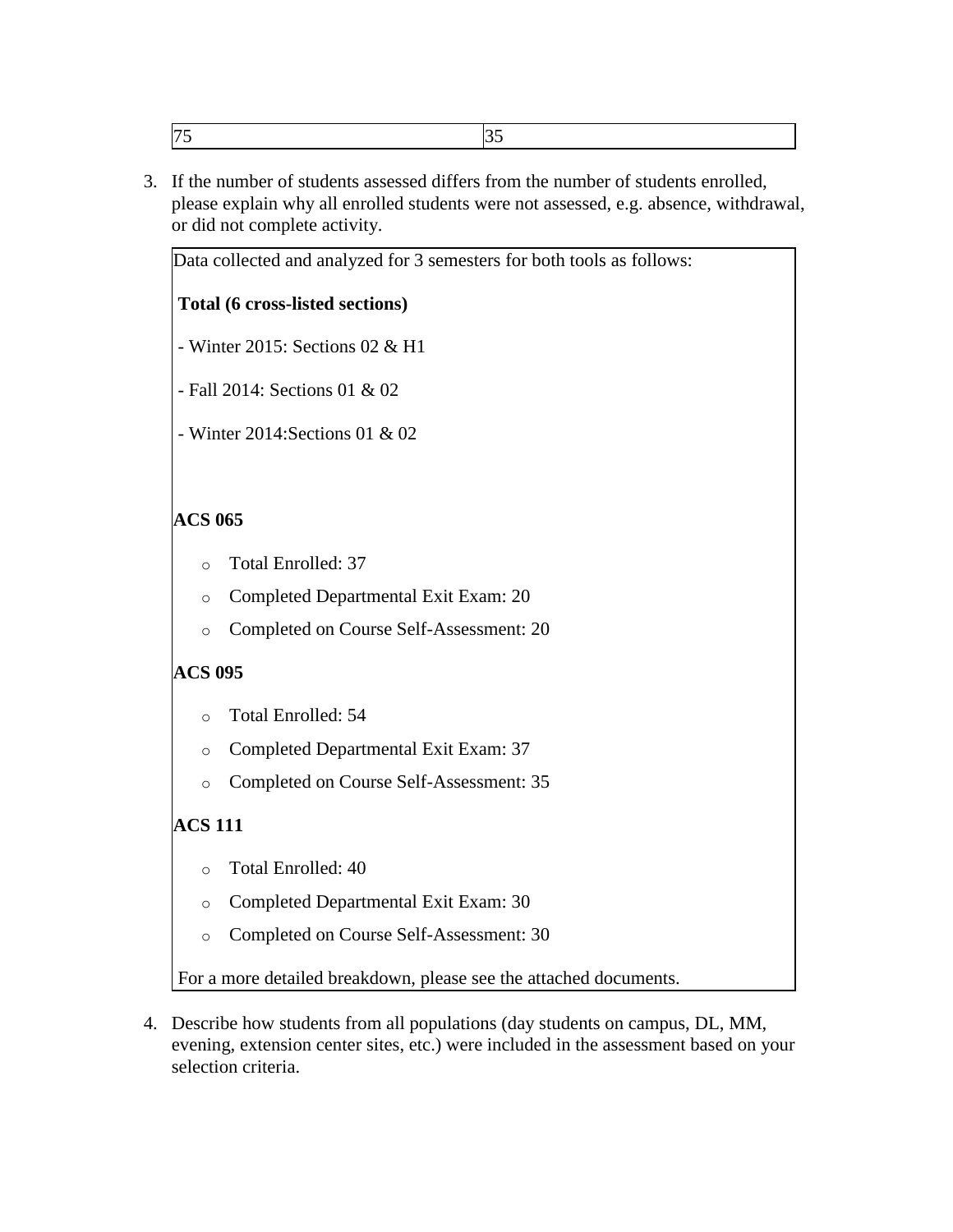Our assessment plan indicates that we will assess 1/3 of the students chosen at random.

As ACS 065/095/111 are cross-listed, the number of students per level is smaller. To promote more meaningful results, we included more students in the assessment increasing the number of sections to six (two from Winter 2014, two from Fall 2015, and two from Winter 2015).

The differences in the number of students assessed compared to the number enrolled arises because some students were not present on both pre-test and posttest days for the self-assessment or were not present on the day of the exit exam.

5. Describe the process used to assess this outcome. Include a brief description of this tool and how it was scored.

The *On Course* test is a self-report instrument provided by Houghton Mifflin in the *On Course* textbook that covers eight areas directly related to the objectives of this course. The measurement has an 80 point scale.

Students were asked to complete a pre-assessment at the beginning of the course (PRE). As in previous years, students were also asked to complete a postassessment at the end of the course. Unlike previous years, the post-assessment asked students to not only reflect on current skills (NOW), but also to re-assess their skills at in the beginning of the course (THEN).

As pretest scores on the self-assessment may be confounded by students' lack of familiarity with the concepts being tested, the comparison of THEN v. NOW scores may provide a better indicator of real growth. In addition, the re-assessment of skills (THEN) provides insight into student perceived growth.

Another change from the last assessment report, is that the self-assessments are now included as a graded component of the course. The grade students receive is based upon completion so as to not incentivize score inflation. The section instructor is responsible for grading the assessments and uploading the scores to the ACS Instructor Resource Site. The assessment report preparer downloaded data for each section from there, compiled it, and proceeded with data analysis. As indicated in the previous assessment report recommendations, outliers were removed from the data.

6. Briefly describe assessment results based on data collected for this outcome and tool during the course assessment. Discuss the extent to which students achieved this learning outcome and indicate whether the standard of success was met for this outcome and tool.

Met Standard of Success: Yes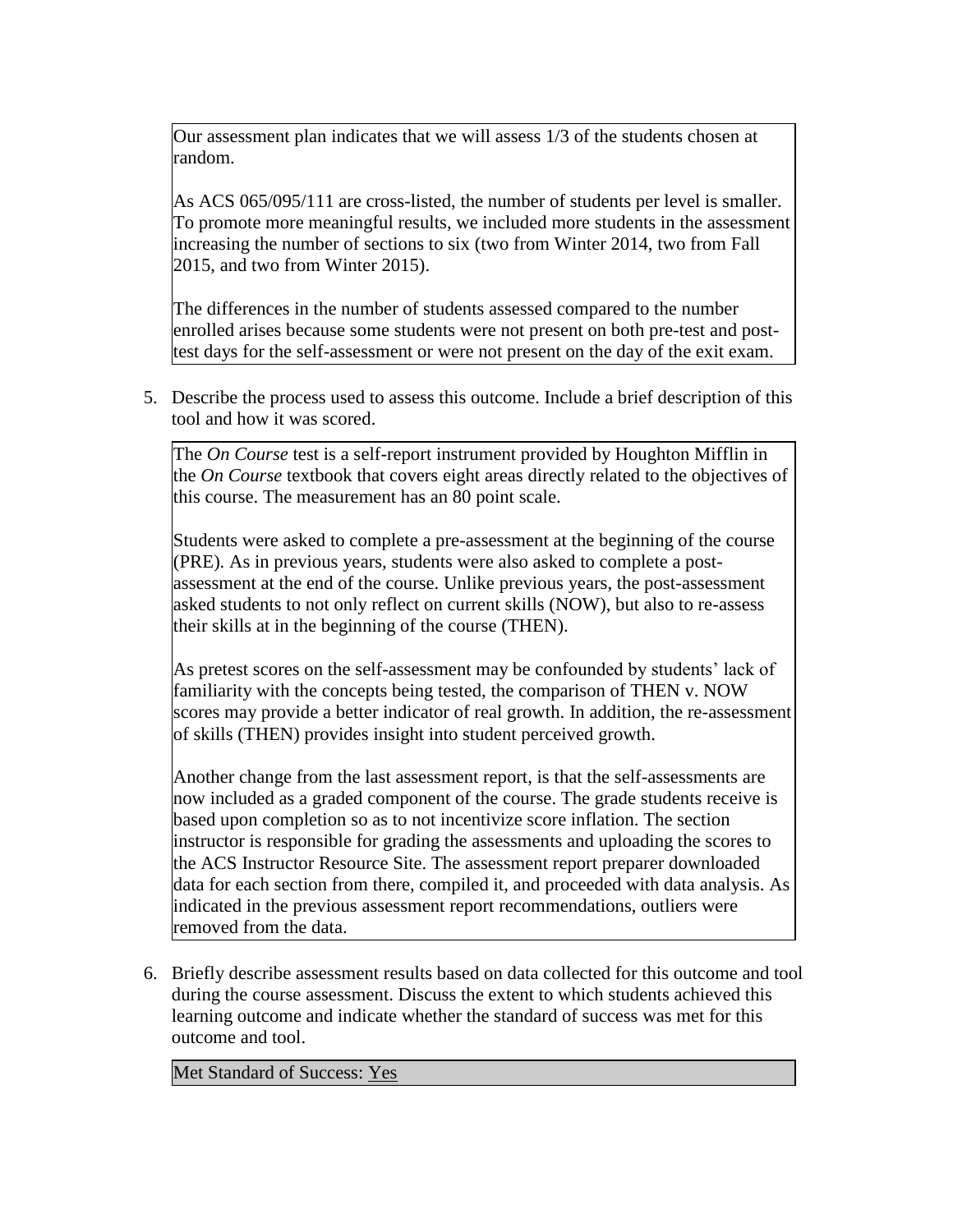The analysis of the scores for the **On Course PRE and NOW Self-Assessment** revealed:

1) ACS 065 students did not meet the criteria for success (an improvement of 5 points out of 80 on each objective category) for any criteria

2) ACS 095 students only met the criteria for success (an improvement of 5 points out of 80 on each objective category) in 3 objective categories: Accepting Self-Responsibility, Mastering Self-Management, and Gaining Self-Awareness.

3) ACS 111 Students only met the criteria for success (an improvement of 5 points out of 80 on each objective category) in 3 objective categories: Mastering Self-Management, Gaining Self-Awareness, and Emotional Intelligence.

The analysis of the scores for the **On Course THEN and NOW Self-Assessment** revealed:

1) ACS 065 students met the criteria for success (an improvement of 5 points out of 80 on each objective category) for all but two categories: Employing Interdependence and Believing in Myself.

2) ACS 095 students met the criteria for success (an improvement of 5 points out of 80 on each objective category) for all but one category: Employing Interdependence.

3) ACS 111 Students met the criteria for success (an improvement of 5 points out of 80 on each objective category) in every category.

**Using the THEN v. NOW assessments to measure success, the standard of success was met. (See attached files for details.)**

7. Based on your interpretation of the assessment results, describe the areas of strength in student achievement of this learning outcome.

Based on the THEN v. NOW comparison, the threshold for learning outcome achievement is being met with few exceptions. This measurement allows students to reflect on the changes they have seen in themselves AFTER they have learned the 8 *On Course* principles. This provides both an insight into self-perceived growth and reduces the measurement errors caused by assessing students on concepts to which they have not yet been introduced.

8. Based on your analysis of student performance, discuss the areas in which student achievement of this learning outcome could be improved. If student met standard of success, you may wish to identify your plans for continuous improvement.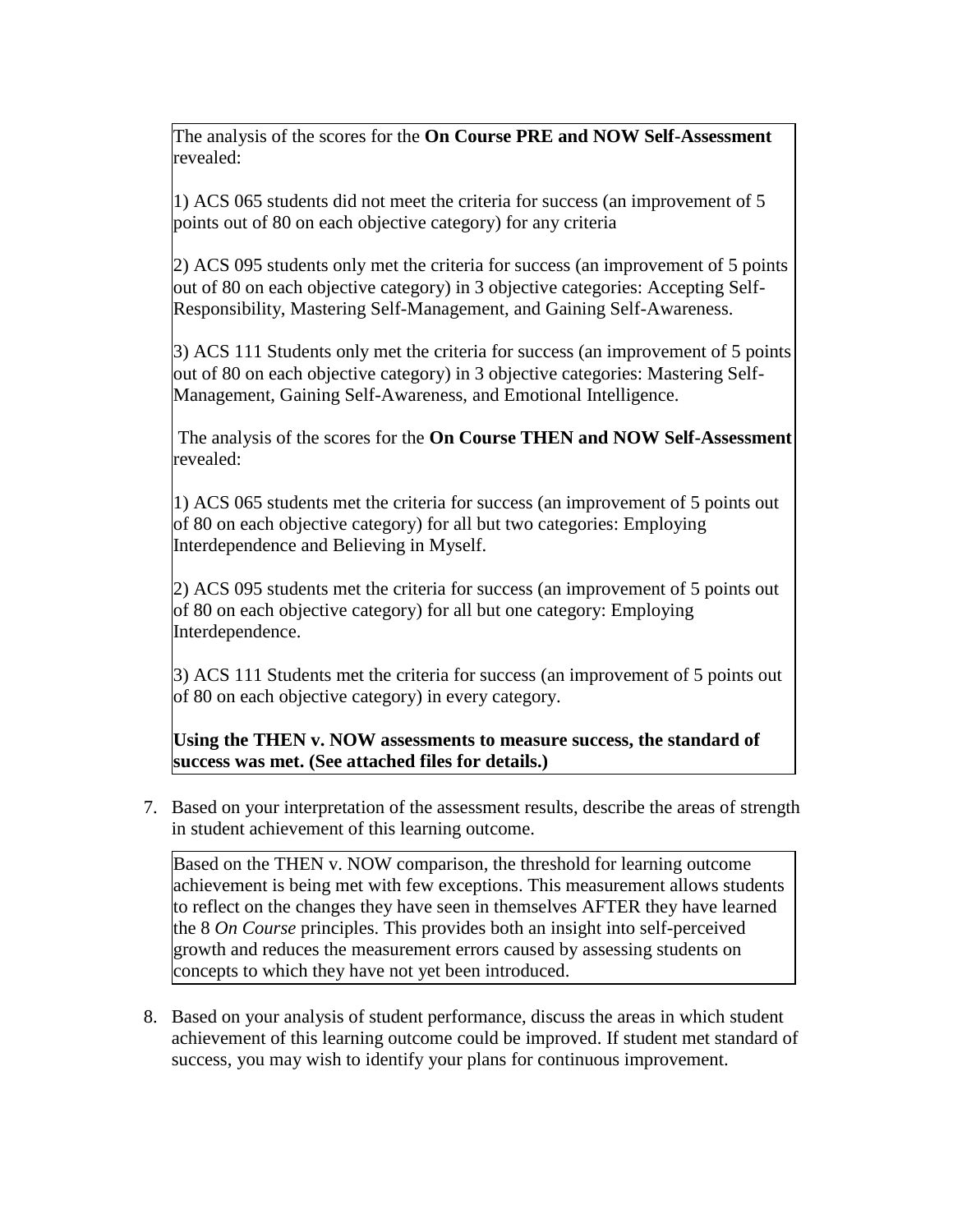While students met the standard for success using the THEN v. NOW comparison, the standard of success was not met using the PRE v. NOW assessments. This may be due to the fact that prior to the start of class, students have no awareness about the On Course principles and what behaviors and attitudes are correlated with success. As a result, rather than utilize all three assessments, future sections may rely solely on the NOW V. THEN assessment for course assessment measures.

It is worth mentioning that the math component involved in adding up the scores presents a challenge for some students. Exploration into an online assessment system which automatically calculates scores accurately is underway.

Outcome 2: Identify proven strategies for creating academic, personal and career success.

- Assessment Plan
	- o Assessment Tool: Departmental exit test
	- o Assessment Date: Winter 2012
	- o Course section(s)/other population: At least 2 sections
	- o Number students to be assessed: All students in 2 sections
	- o How the assessment will be scored: Departmentally-created rubric will assess student understanding of the following principles: Personal responsibility, self-motivation, self-management, interdependence, self-awareness, lifelong learning, emotional intelligence, and belief in self.
	- o Standard of success to be used for this assessment: 75% of students will receive a 75% or better on the exit exam.
	- o Who will score and analyze the data: ACS full-time faculty members
- 1. Indicate the Semester(s) and year(s) assessment data were collected for this report.

| Fall (indicate years below) below) | Winter (indicate years) | SP/SU (indicate years)<br>below) |
|------------------------------------|-------------------------|----------------------------------|
| 2014                               | 2015, 2014              |                                  |

2. Provide assessment sample size data in the table below.

| # of students enrolled | # of students assessed |
|------------------------|------------------------|
|                        |                        |

3. If the number of students assessed differs from the number of students enrolled, please explain why all enrolled students were not assessed, e.g. absence, withdrawal, or did not complete activity.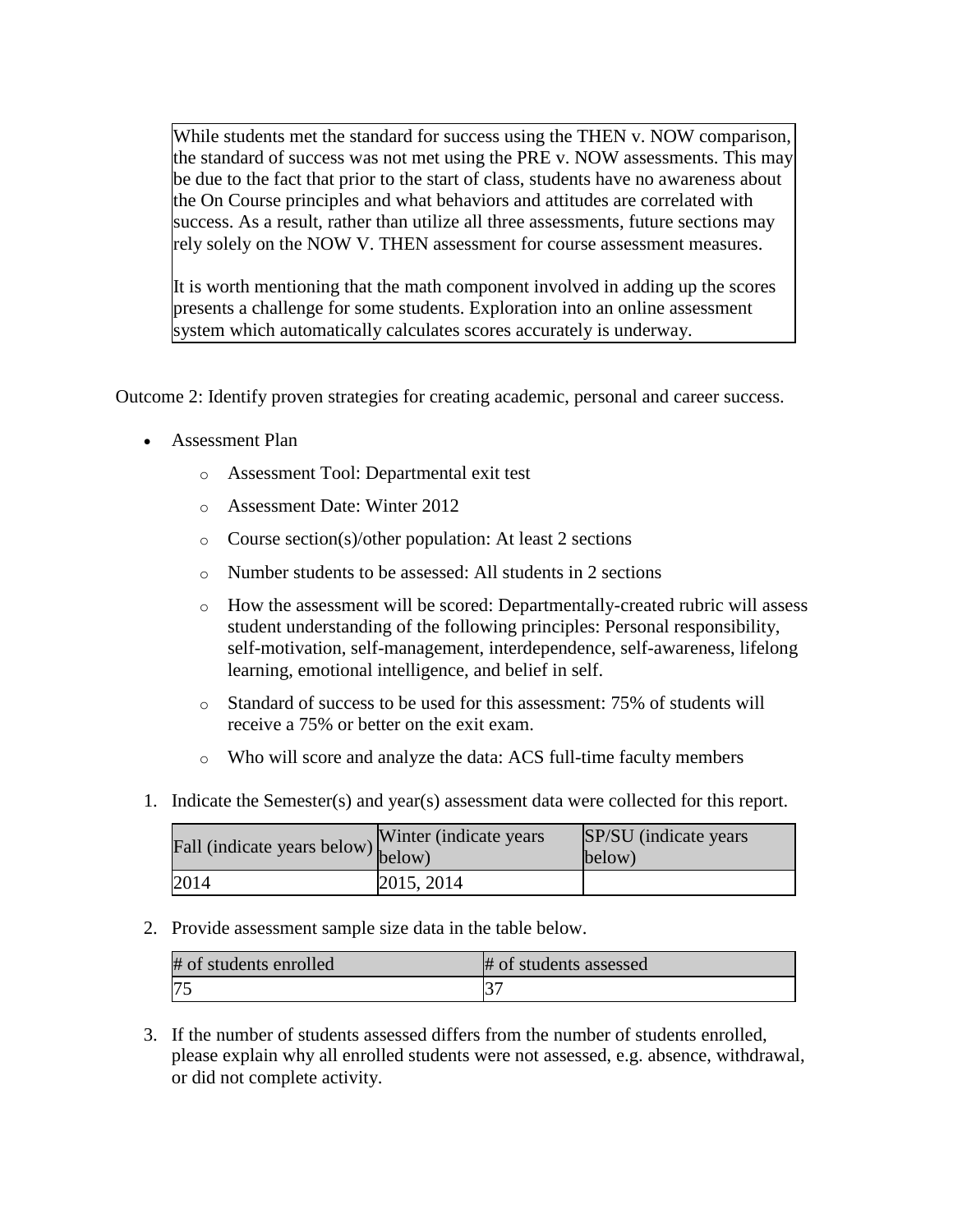Data collected and analyzed for 3 semesters for both tools as follows:

## **Total (6 cross-listed sections)**

- Winter 2015: Sections 02 & H1
- Fall 2014: Sections 01 & 02
- Winter 2014:Sections 01 & 02

## **ACS 065**

- o Total Enrolled: 37
- o Completed Departmental Exit Exam: 20
- o Completed on Course Self-Assessment: 20

## **ACS 095**

- o Total Enrolled: 54
- o Completed Departmental Exit Exam: 37
- o Completed on Course Self-Assessment: 35

## **ACS 111**

- o Total Enrolled: 40
- o Completed Departmental Exit Exam: 30
- o Completed on Course Self-Assessment: 30

For a more detailed breakdown, please see the attached documents.

4. Describe how students from all populations (day students on campus, DL, MM, evening, extension center sites, etc.) were included in the assessment based on your selection criteria.

Our assessment plan indicates that we will assess all the students in at least two sections every three years. As ACS 065/095/111 are cross-listed, the number of students per level is smaller. To promote more meaningful results, we included more students in the assessment increasing the number of sections to six (two from Winter 2014, two from Fall 2015, and two from Winter 2015).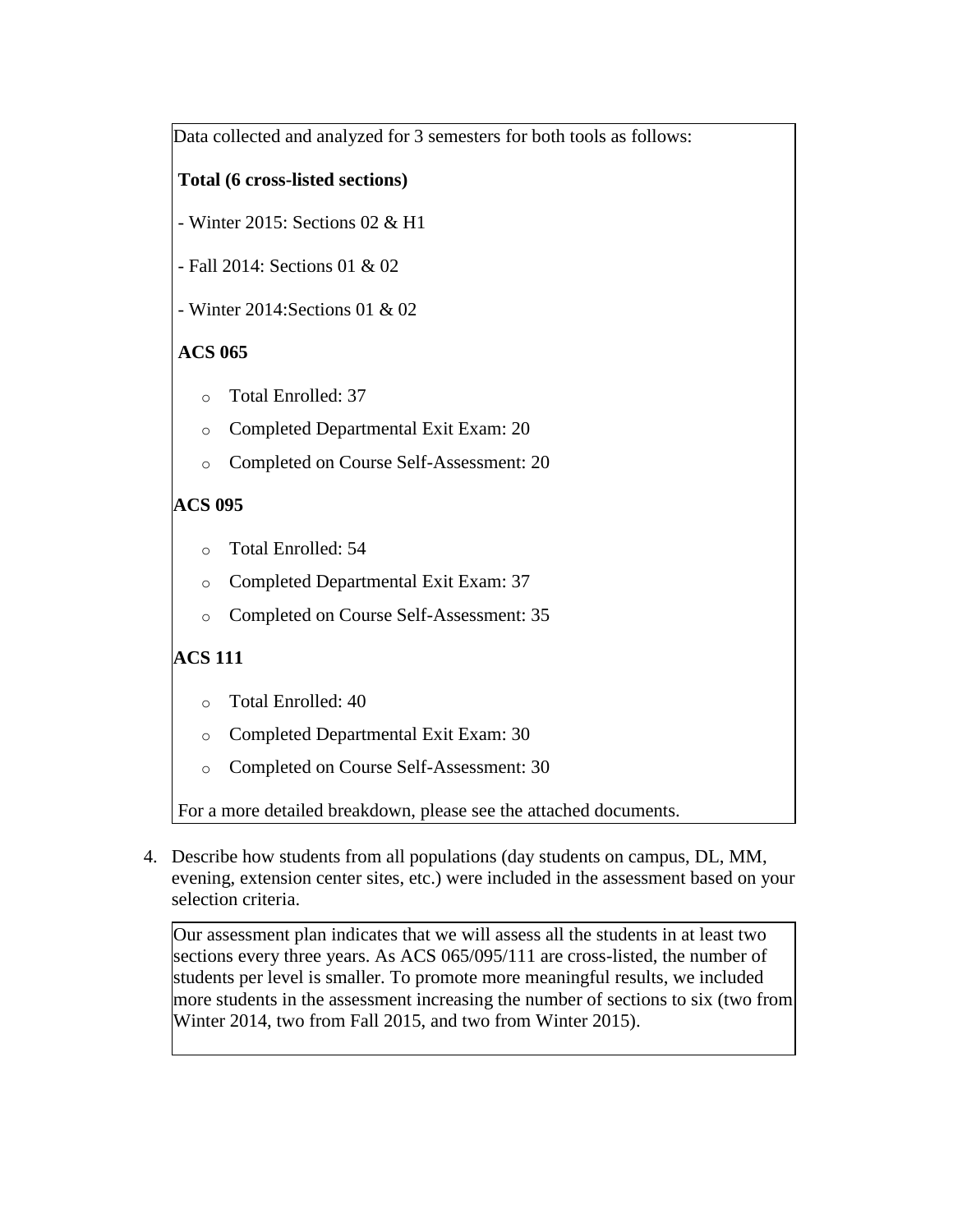The differences in the number of students assessed compared to the number enrolled arises because some students were not present on both pre-test and posttest days for the self-assessment or were not present on the day of the exit exam.

5. Describe the process used to assess this outcome. Include a brief description of this tool and how it was scored.

The department exit test presents students with eight different scenarios representing problems related to positive behaviors developed in the course. The positive behavioral strategies assessed are accepting personal responsibility, discovering self-motivation, mastering self-management, employing interdependence, gaining self-awareness, adopting lifelong learning, and believing in myself.

Students must analyze the beliefs, attitudes and behaviors presented in the scenarios that will lead to success, then choose from four possible strategies to solve each problem, and explain why they think their solution is correct using On Course materials as a reference.

Each choice receives a point value of 0 points, 1 point, 3 points, or 5 points (where 5 is the highest possible score per scenario). The maximum score is 40. To meet assessment goals, we want students to score at least 30 out of 40 possible points (75%).

The exit exam is included as a graded component of the course. The section instructor graded the exam and uploaded the grades to the ACS Instructor Resource Site. The assessment report preparer downloaded data for each section from there, compiled it, and proceeded with data analysis.

6. Briefly describe assessment results based on data collected for this outcome and tool during the course assessment. Discuss the extent to which students achieved this learning outcome and indicate whether the standard of success was met for this outcome and tool.

Met Standard of Success: Yes

The analysis of the scores for the Departmental Exit Exam revealed:

1) 95% of ACS 065 students met the criteria for success (a score of 75% or higher) -Average Score: 36

2) 100% of ACS 095 students met the criteria for success (a score of 75% or higher) -Average Score: 38

3) 97% of ACS 111 students met the criteria for success (a score of 75% or higher) -Average Score: 38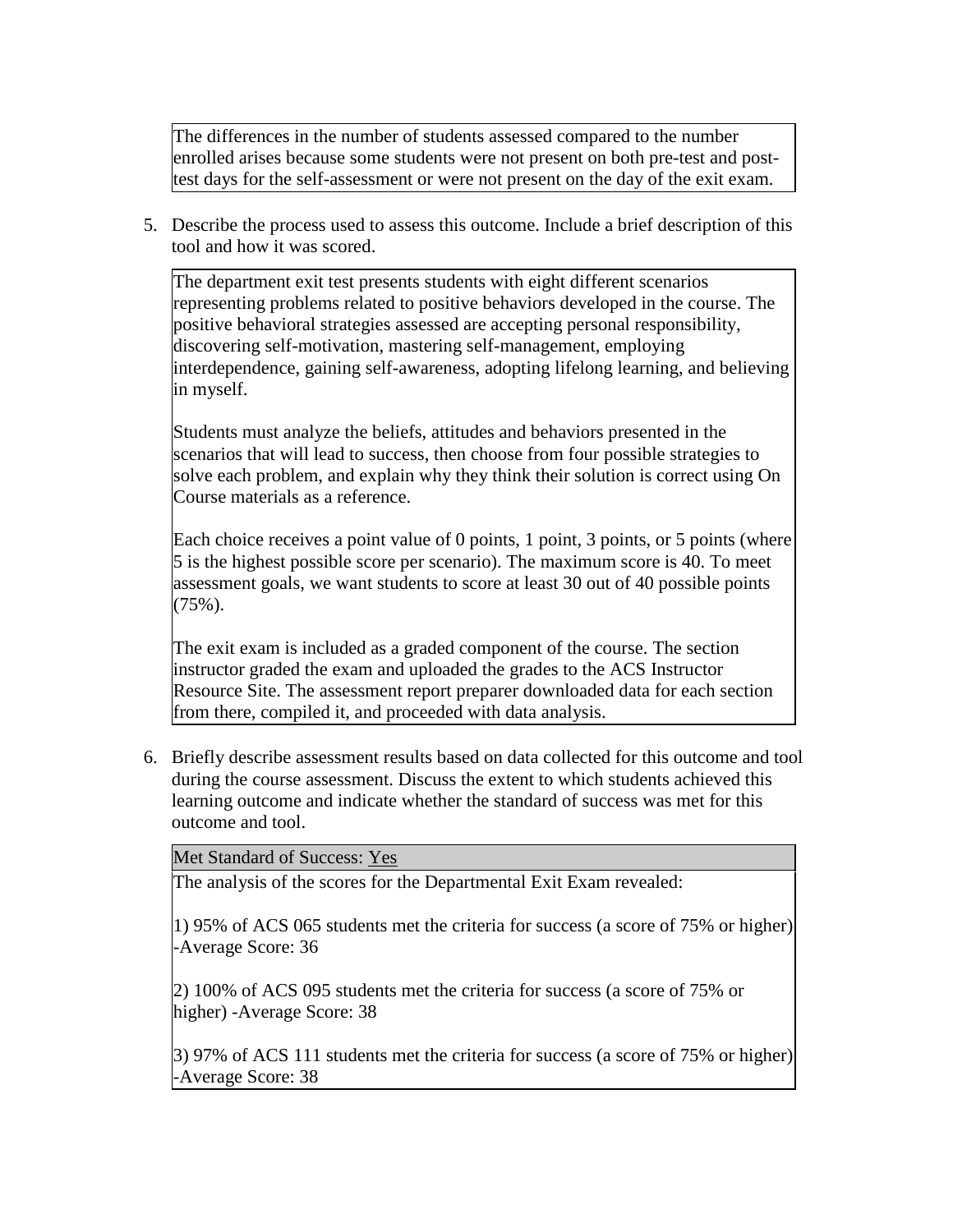7. Based on your interpretation of the assessment results, describe the areas of strength in student achievement of this learning outcome.

Based on the exit exam scores, the threshold for learning outcome achievement was met and exceeded across sections and levels.

8. Based on your analysis of student performance, discuss the areas in which student achievement of this learning outcome could be improved. If student met standard of success, you may wish to identify your plans for continuous improvement.

To improve the exit exam further, a rubric or guide for assessing the essays that students write would improve grading accuracy and reliability. Once created, rubric or guide training sessions could be provided to ACS 065, ACS 095, and ACS 111 instructors to improve consistency between sections.

#### **II. Course Summary and Action Plans Based on Assessment Results**

1. Describe your overall impression of how this course is meeting the needs of students. Did the assessment process bring to light anything about student achievement of learning outcomes that surprised you?

Based on the data, this course appears to be meeting the needs of students that make it to the final assessment. Unfortunately, there are differences in terms of how many students at each level are still participating in the course at the time the final assessments are administered.

- o ACS 065: 54% of enrolled students took the assessments
- o ACS 095: 69% of enrolled students took the assessments
- o ACS 111: 75% of enrolled students took the assessments

If roughly 50% of the students enrolled in ACS 065 are around at the end of the course, perhaps a cross-listed format is not the best fit for this skill level.

This assessment report also brought to light that the NOW v. THEN assessment and the exit exam appear to be satisfactory measures of the learning outcomes for the ACS 111 students. In the Fall 2014 ACS 111 assessment report, the need for a valid, reliable, and less laborious assessment procedure was noted. These measures were used as an alternative assessment procedure for the course. As a result, updates to the ACS 111 syllabus will be made.

2. Describe when and how this information, including the action plan, was or will be shared with Departmental Faculty.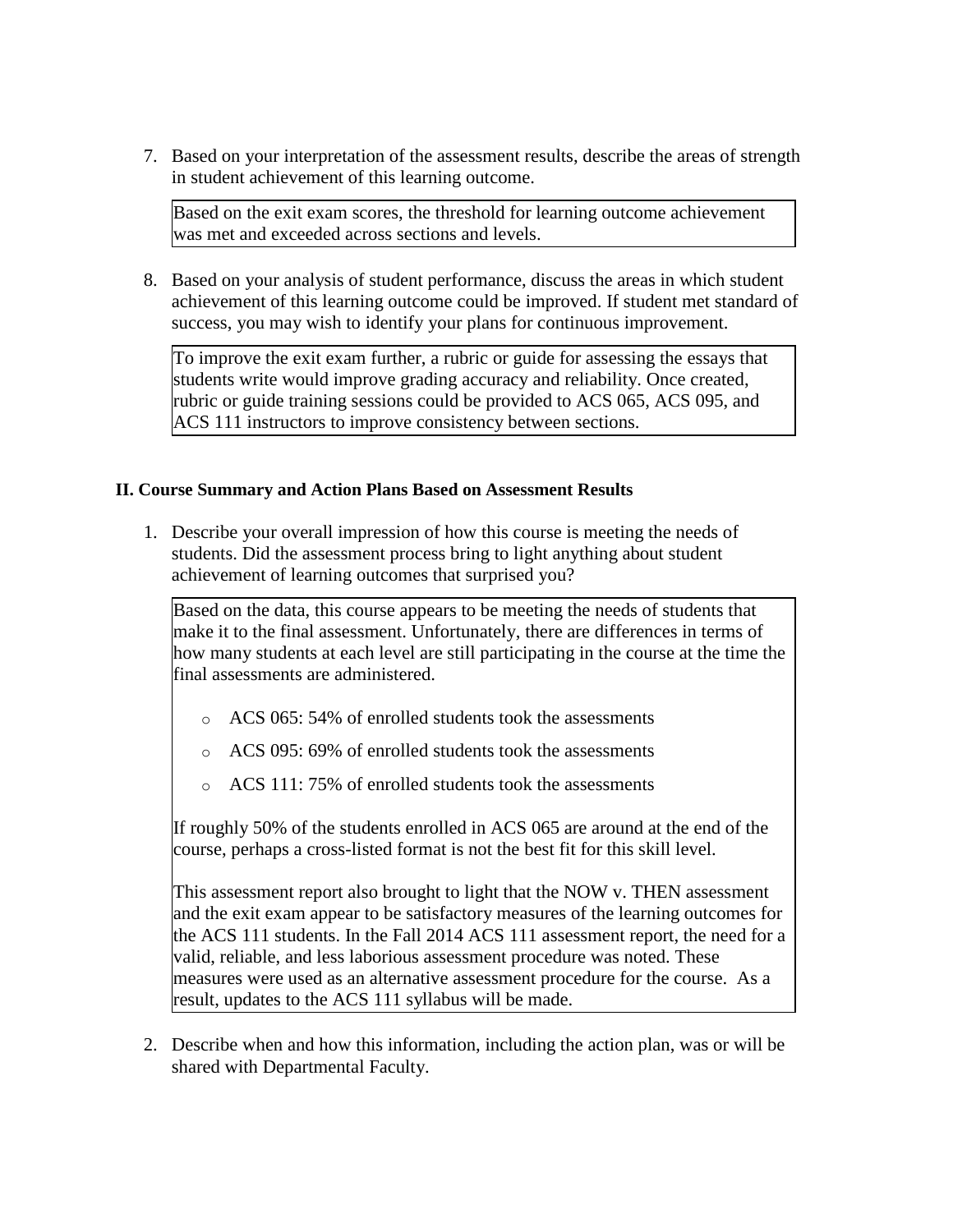The information brought to light in this assessment report will be shared at the ACS departmental meeting, made available through the ACS Instructor Resource site, and shared with future ACS 065, ACS 095, and ACS 111 instructors.

## 3.

## Intended Change(s)

|                                                  | Description of the<br>change                                                                                                                                                                                                                                                                                                                                   | Rationale                                                                                                                                                                                                                                                                                                                                                                                                                                                                                                                                                                                                               | Implementation<br>Date |
|--------------------------------------------------|----------------------------------------------------------------------------------------------------------------------------------------------------------------------------------------------------------------------------------------------------------------------------------------------------------------------------------------------------------------|-------------------------------------------------------------------------------------------------------------------------------------------------------------------------------------------------------------------------------------------------------------------------------------------------------------------------------------------------------------------------------------------------------------------------------------------------------------------------------------------------------------------------------------------------------------------------------------------------------------------------|------------------------|
| <b>Intended Change</b><br><b>Assessment Tool</b> | We plan to make the<br>following updates:<br>Update the<br>$\circ$<br>ACS 065 and<br><b>ACS 095</b><br>Syllabus to<br>reflect the<br>use of the<br>NOW v.<br><b>THEN</b><br>assessment<br>tool in place<br>of the Pre v.<br>Post<br>assessment.<br>Update the<br>$\circ$<br>Syllabus to<br>reflect the<br>use of the<br>Exit Exam<br><b>THEN</b><br>assessment | <b>Rationale for</b><br>updates to ACS 065<br>and ACS 095: The<br>NOW v. THEN<br>assessment tool<br>provided better insight<br>into student perceived<br>learning and has more<br>validity as a<br>measurement tool<br>than the Pre. v. Post<br>Test.<br><b>Rationale for</b><br>updates to ACS 111:<br>The use of<br>the Departmental Exit<br>Exam and NOW v.<br>the ACS 111 THEN assessment as<br>Assessment Tools is a<br>simple and valid<br>solution to assess the<br>Departmental learning outcomes.<br>Additionally, as this<br>and NOW v. course is cross-listed<br>and all of the students<br>meet in the same | 2015                   |
|                                                  | as<br>Assessment<br>Tools for<br>Learning<br>Outcomes 1<br>and 2.                                                                                                                                                                                                                                                                                              | room at the same<br>time, using the same<br>assessment                                                                                                                                                                                                                                                                                                                                                                                                                                                                                                                                                                  |                        |
|                                                  |                                                                                                                                                                                                                                                                                                                                                                | instruments simplifies<br>classroom and<br>instructional<br>procedures.                                                                                                                                                                                                                                                                                                                                                                                                                                                                                                                                                 |                        |
| Other: Cross-<br>Listed ACS 065                  | ACS 065 will no<br>longer be cross-                                                                                                                                                                                                                                                                                                                            | <b>Rationale:</b>                                                                                                                                                                                                                                                                                                                                                                                                                                                                                                                                                                                                       | 2015                   |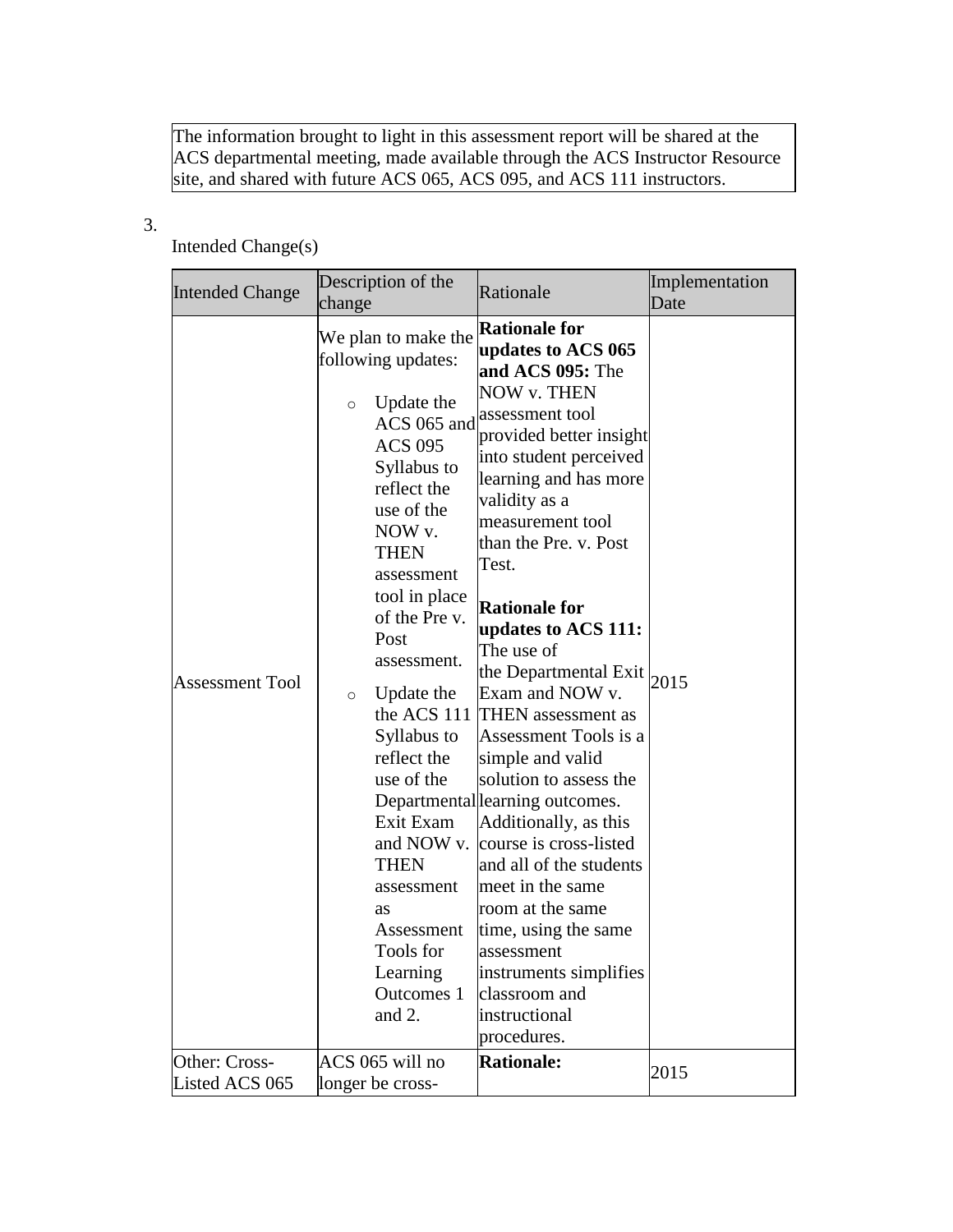| listed with ACS 095 | Approximately<br>$\circ$ |
|---------------------|--------------------------|
| and ACS 111.        | half of the              |
|                     | <b>ACS 065</b>           |
|                     | students                 |
|                     | enrolled                 |
|                     | persist to the           |
|                     | time of the              |
|                     | final                    |
|                     | assessment. A            |
|                     | different class          |
|                     | format may be            |
|                     | more                     |
|                     | appropriate to           |
|                     | encourage the            |
|                     | success of               |
|                     | these students.          |
|                     |                          |

4. Is there anything that you would like to mention that was not already captured?

In Winter of 2014 ACS 065, ACS 095, and ACS 111 began being offered as crosslisted courses. This decision was the result of the following factors:

- o Confusion over the non-sequential nature of ACS 065, ACS 095, and ACS 111
- o A desire to meet the needs to students despite lower enrollment trends

#### **III. Attached Files**

[Outcome 1 & 2 Supporting Documents](documents/ACS065095111PostAssessmentAnalysisAttached05112015.xlsx) **[PreAssessment](documents/ACS065095111PreAssessment.pdf)** [Exit Exam](documents/Faculty-made%20assessment%20Student%20Form%20ACS%20065%20095%20111.doc) [Exit Exam Answer Key](documents/Faculty-made%20assessment_Answer_Key_Student_Form%20ACS%20065_095.doc) [Then v. Now Assessment](documents/ACS065095111ThenNowAssessment.pdf)

| <b>Faculty/Preparer:</b>                                           | Jessica Hale Date: $05/12/2015$  |                           |
|--------------------------------------------------------------------|----------------------------------|---------------------------|
| <b>Department Chair:</b>                                           | Denise Crudup Date: $05/20/2015$ |                           |
| Dean:                                                              | Dena Blair                       | <b>Date:</b> $05/21/2015$ |
| <b>Assessment Committee Chair: Michelle Garey Date: 06/15/2015</b> |                                  |                           |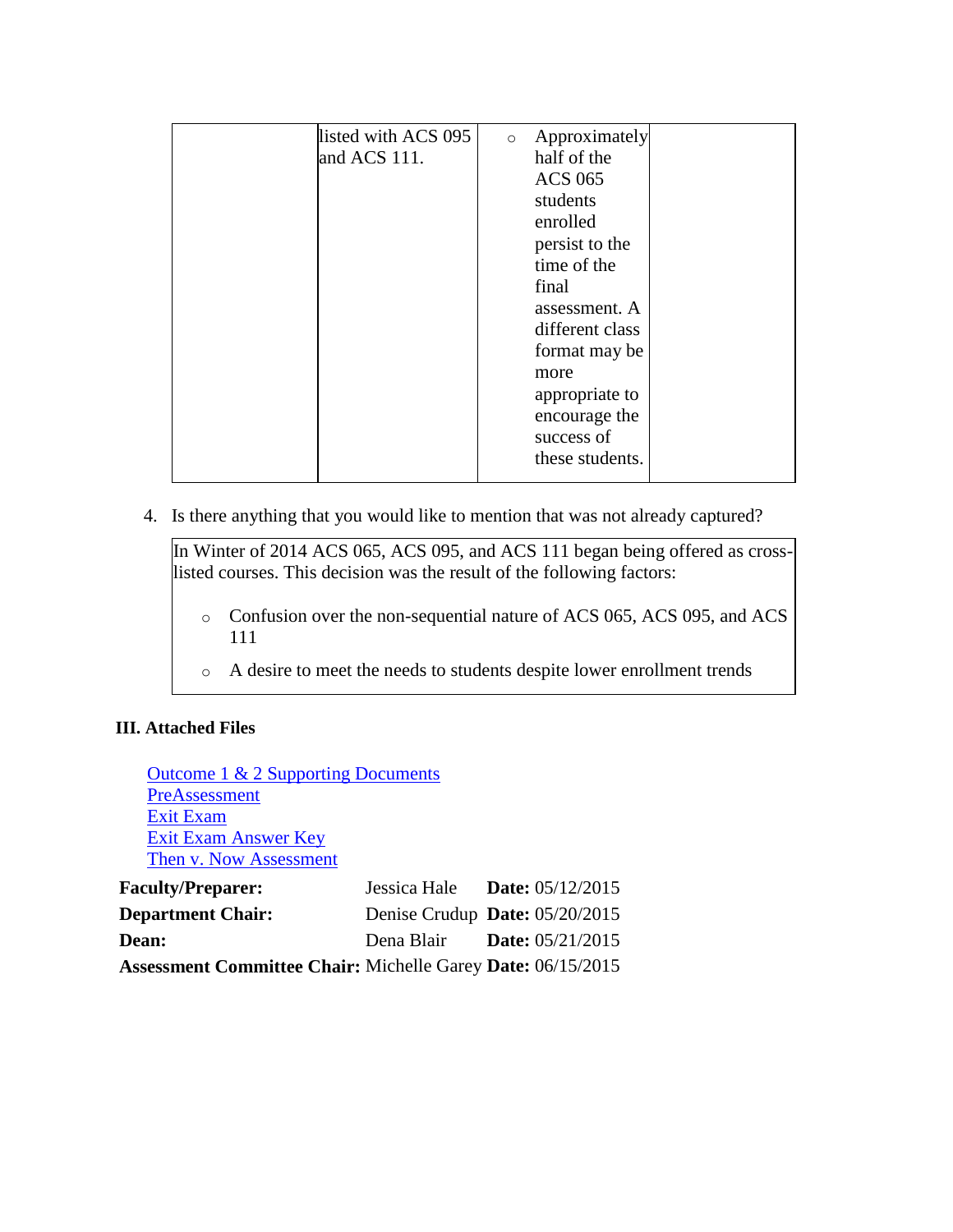#### **I. Background Information**

1. Course assessed:

Course Discipline Code and Number: ACS 095 Course Title: Student Success Seminar Division/Department Codes: Humanities and Social Sciences

- 2. Semester assessment was conducted (check one):
	- $\boxtimes$  Fall 2011
	- $\boxtimes$  Winter 2011
	- D Spring/Summer 20\_
- 3. Assessment tool(s) used: check all that apply.
	- $\Box$  Portfolio
	- $\Box$  Standardized test
	- $\Box$  Other external certification/licensure exam (specify):
	- $\Box$  Survey
	- $\Box$  Prompt
	- $\boxtimes$  Departmental exam
	- $\Box$  Capstone experience (specify):
	- $\boxtimes$  Other (specify): On Course Self-Assessment Pre-test and Post-test
- 4. Have these tools been used before?
	- $\boxtimes$  Yes  $\square$  No

If yes, have the tools been altered since its last administration? If so, briefly describe changes made.

Two questions were added to the Departmental Exit exam to assess "Emotional Intelligence" and "Believing in Myself'.

5. Indicate the number of students assessed/total number of students enrolled in the course.

Data collected and analyzed for 2 semesters for both tools as follows:

| On Course Self-Assessment, Winter 2011 | Total assessed students: 12 in 1 section<br>Total enrolled students: 19 |
|----------------------------------------|-------------------------------------------------------------------------|
| Departmental Exit Exam, Winter 2011    | Total assessed students: 13 in 1 section<br>Total enrolled students: 19 |
| On Course Self-Assessment, Fall 2011   | Total assessed students: 18 in 1 section<br>Total enrolled students: 23 |
| Departmental Exit Exam, Fall 2011      | Total assessed students: 19 in 1 section<br>Total enrolled students: 23 |

6. Describe how students were selected for the assessment.

Our assessment plan indicates we will assess all students in at least two sections and then every three years after that. The differences in the number of students assessed compared to the number of students enrolled arises because some students were not present on both pre-test and post-test days of one or both assessments.

 $k$ <br>Approved by the Assessment Committee  $11/108$  **1 of 3 1 of 3**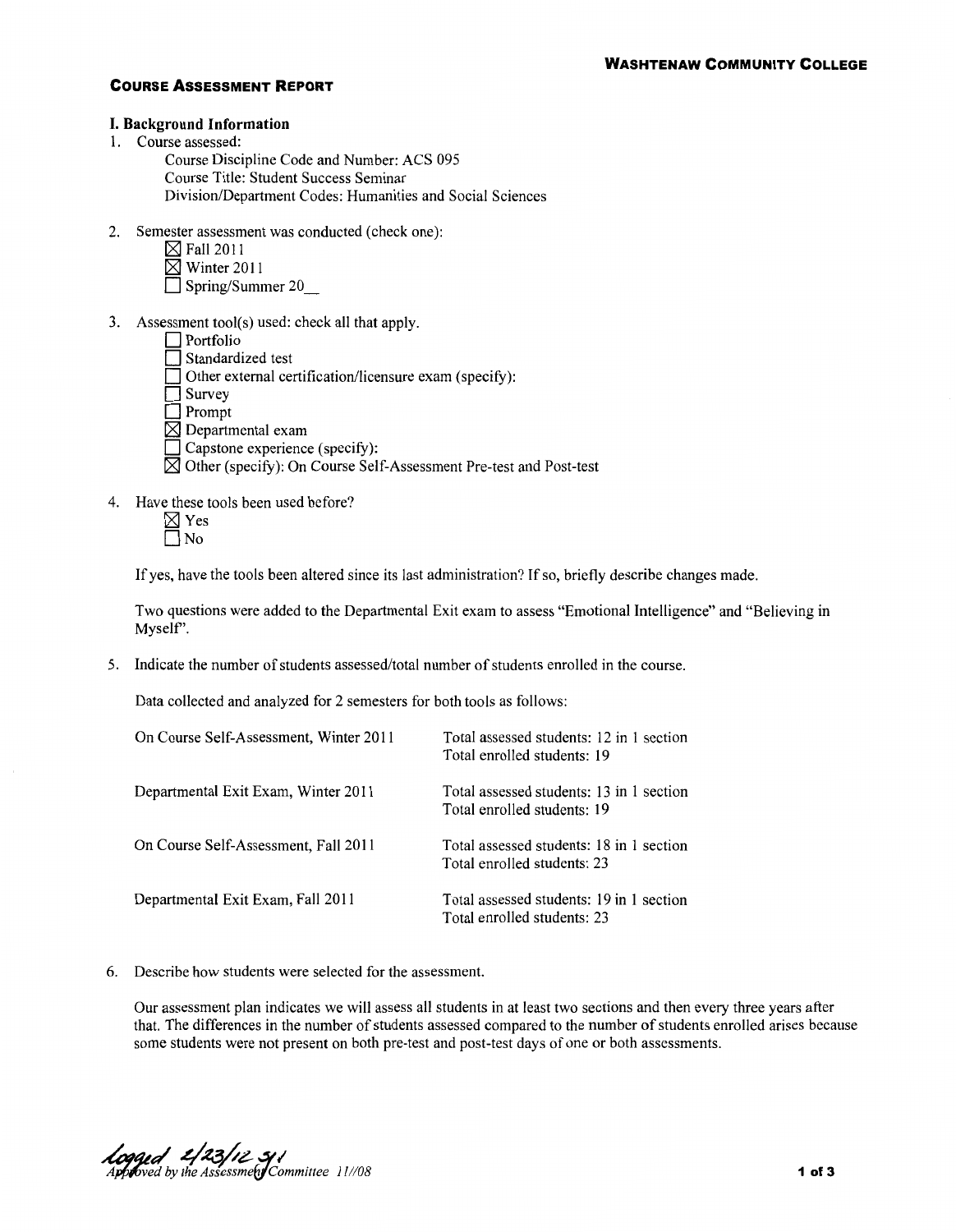#### II. Results

1. Briefly describe the changes that were implemented in the course as a result of the previous assessment.

No changes were made as a result of the previous assessment because goals were met. However, we were constantly improving and adapting instruction, materials, and lesson plans in the course to improve quality and efficacy.

2. List each outcome that was assessed for this report exactly as it is stated on the course master syllabus.

Outcome 1: Identify and improve current strengths as well as areas for academic, personal, and career growth. Outcome 2: Identify proven strategies for creating academic, personal, and career success.

3. Briefly describe assessment results based on data collected during the course assessment, demonstrating the extent to which students are achieving each of the learning outcomes listed above. *Please attach a summary of the data collected.* 

#### See attached raw data.

Outcome 1: The *On Course* tests is a self-report instrument provided by Houghton Mifflin in the *On Course*  textbook that covers eight areas directly related to the objectives of this course. The measurement has an 80 point scale.

|                                   | <b>Average Change</b> |                  |          |                                   |
|-----------------------------------|-----------------------|------------------|----------|-----------------------------------|
| <b>Objective Categories</b>       | Winter 2011           | <b>Fall 2011</b> | Combined | Combined<br>(Outliers<br>Dropped) |
| Accepting personal responsibility | 3.92                  | 3.22             | 3.50     | 5.36                              |
| Discovering self-motivation       | 3.42                  | 3.00             | 3.17     | 2.79                              |
| Mastering self-management         | 3.33                  | 6.89             | 5.47     | 5.57                              |
| Employing interdependence         | 7.58                  | 1.50             | 2.13     | 1.79                              |
| Gaining self-awareness            | 3.50                  | 7.67             | 6.00     | 5.57                              |
| Adopting lifelong learning        | 4.50                  | 6.72             | 5.83     | 5.29                              |
| <b>Emotional Intelligence</b>     | 0.92                  | 5.94             | 2.43     | 3.46                              |
| Believing in myself               | 6.50                  | 4.61             | 5.37     | 5.64                              |

#### *On Course* Pre and Post Self-Assessment

Outcome 2: The Department Exit test presents students with eight different scenarios representing problems related to positive behaviors developed in the course. Students choose from four possible strategies to solve each problem, and they explain why they think their solution is correct. Each choice receives a point value of 0 points, 1 point, 3 points, or 5 points (where 5 is the highest possible score per scenario). The maximum score is 40. To meet assessment goals, we want students to score at least 30 out of 40 possible points (75%). The positive behavioral strategies assessed are accepting personal responsibility, discovering self-motivation, mastering self-management, employing interdependence, gaining self-awareness, adopting lifelong learning, and believing in myself.

#### Department Exit Test- Winter 2011

Average score of 80% and of the students assessed, 77% scored above 75%.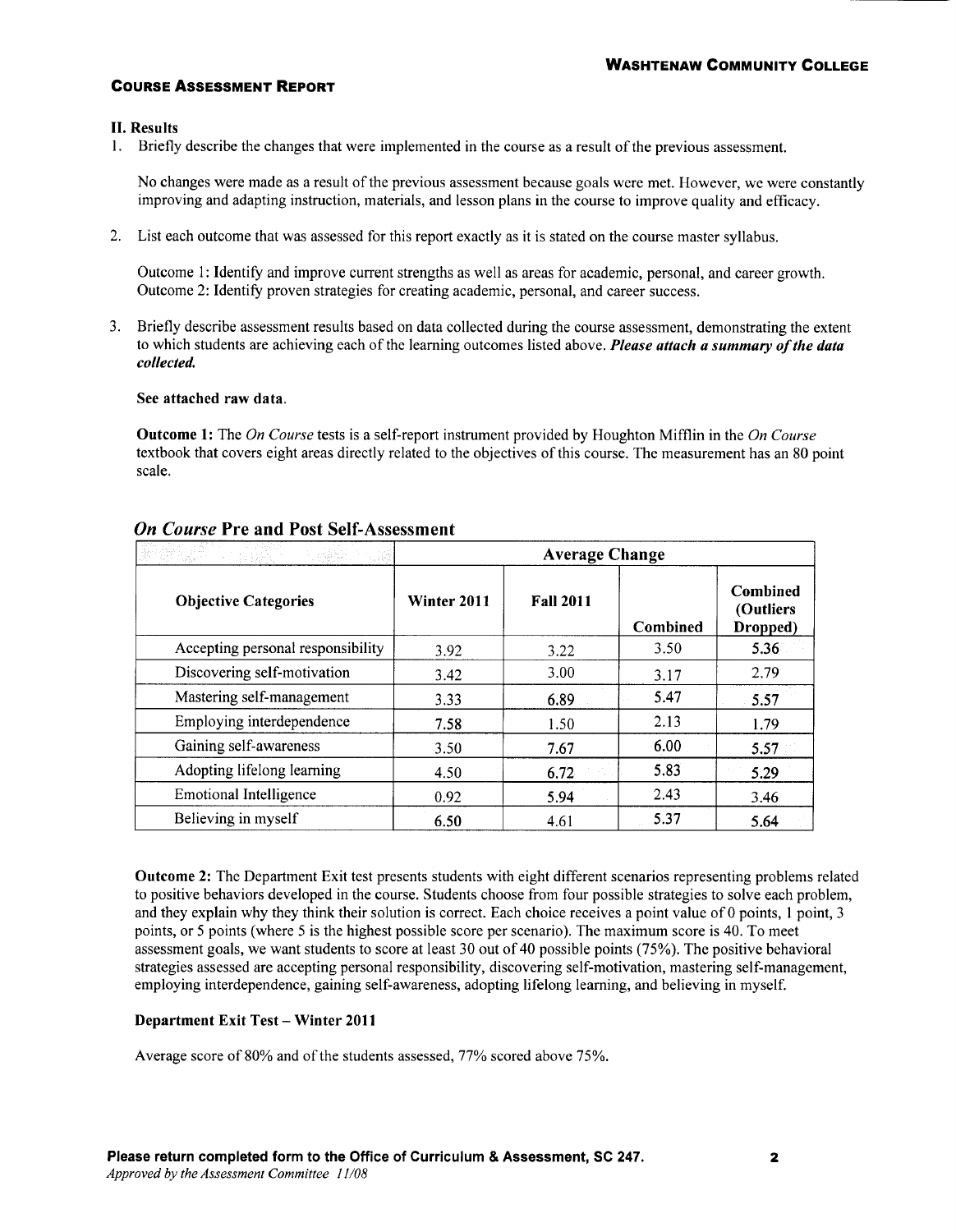#### Department Exit Test- Fall 2011

Average score of 78% and of the students assessed 68% scored above 75%.

#### Department Exit Test- Combined (Fall and Winter 2011)

Average score of 79% and of the students assessed 72% scored above 75%.

4. For each outcome assessed, indicate the standard of success used, and the percentage of students who achieved that level of success. *Please attach the rubric/scoring guide used for the assessment.* 

#### See attached scoring guide for Departmental Exit Test.

For Outcome 1, we wanted to see an average increase of 5 points on the 80 point scale for each indicator. After combining the scores for Fall and Winter, as well as dropping outliers (the largest positive and negative change) we met or exceeded our goal of a 5 point increase for all but 3 indicator(s): Self-motivation, Employing Interdependence, and Emotional Intelligence.

For Outcome 2, we wanted 75% of the students assessed to receive a 75% or better (30 out of 40 points) on the Departmental Exit test. We exceeded this goal in both Fall 2011, but not Winter. The average Exit Exam scores for Fall and Winter as well as the combined average were all above 75%. Unfortunately, less than 75% of the students assessed in Winter scored above 75%; an effect that was also observed in the combined Fall and Winter scores.

5. Describe the areas of strength and weakness in students' achievement of the learning outcomes shown in assessment results.

#### Strengths:

Outcome 1 & 2: 72% of students were able to identify and improve current strengths as well as areas for academic, personal, and career growth. Additionally, they were able to identify proven strategies for creating academic, personal, and career success.

#### Weaknesses:

Outcome 1: Pretest scores on the self-assessment scores may be confounded because students are not yet familiar with some of the concepts being tested. This may explain why some pre-test scores are higher than post-test scores. Additionally, because the sample size is so small, any extreme score in a small sample size can skew the data.

Outcome 2: Currently, the Departmental Exit Exam is not a graded component of the course. As a result, student may be less inclined to take the exam seriously (e.g. engaging in exam preparation, providing a complete answer, attending class on the day that it is administered, etc.).

#### III. Changes influenced by assessment results

1. Ifweaknesses were found (see above) or students did not meet expectations, describe the action that will be taken to address these weaknesses.

To address the weaknesses identified in this assessment cycle, the following changes will be implemented immediately:

- Increase assessment sample size from 2 sections to 4 sections.
- Eliminate Outliers when analyzing pre and post-assessment data (as any extreme score in a small sample size can skew the data)
- Include Exit Exam scores into the course graded structure (to improve the seriousness with which students approach their work).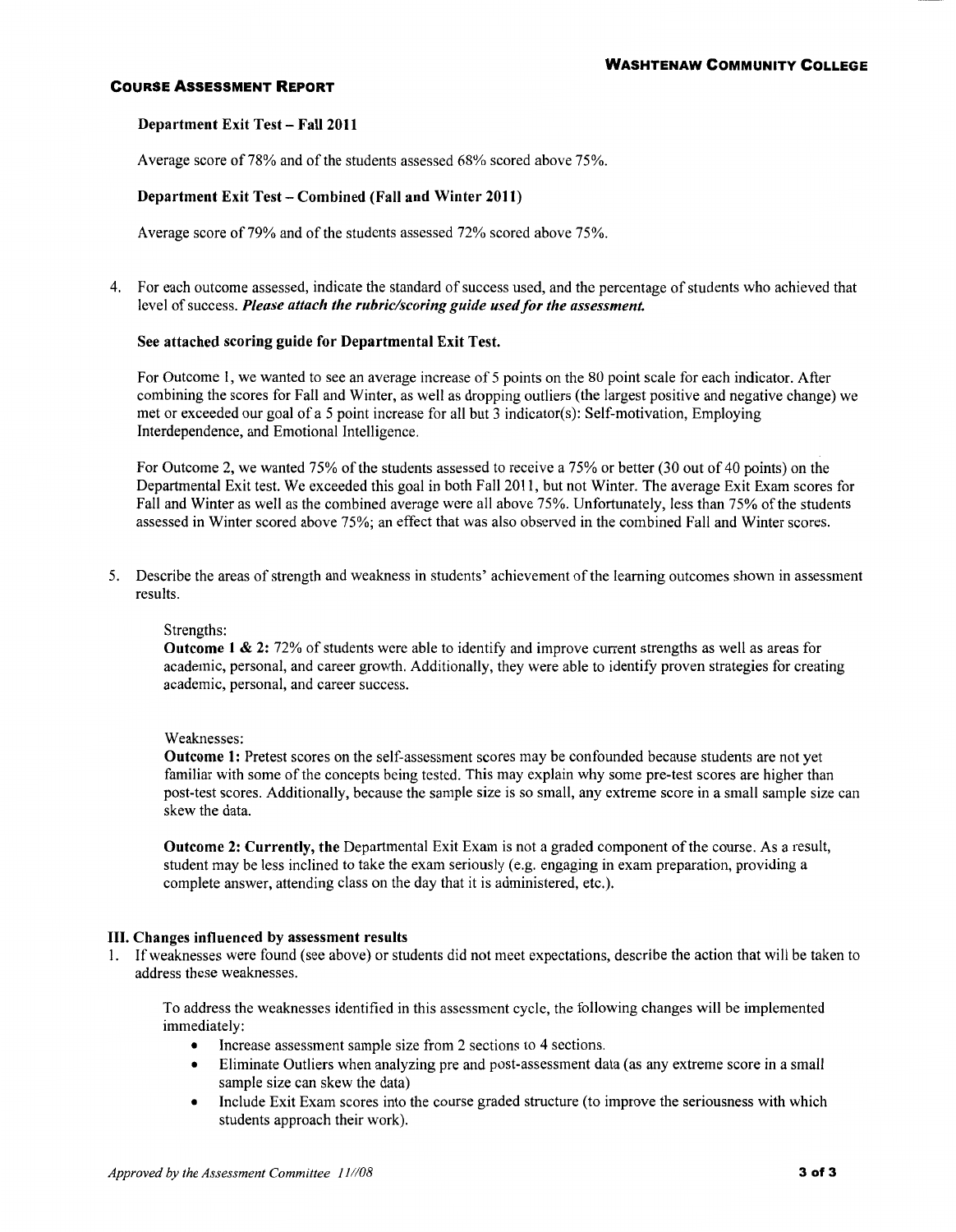- Improve and adapt instruction, materials, and lesson plans in the course to improve quality and efficacy.
- 2. Identity intended changes that will be instituted based on results of this assessment activity (check all that apply). Please describe changes and give rationale for change.
	- a.  $\Box$  Outcomes/Assessments on the Master Syllabus Change/rationale:
	- $b.$   $\Box$  Objectives/Evaluation on the Master Syllabus Change/rationale:
	- $c.$   $\Box$  Course pre-requisites on the Master Syllabus Change/rationale:
	- d.  $\Box$  1<sup>st</sup> Day Handouts Change/rationale:
	- e.  $x$  $\Box$  Course assignments Change/rationale: The Departmental exit exam will be included as a graded component of the course.
	- f.  $\Box$  Course materials (check all that apply)
		- $\Box$  Textbook  $\Box$  Handouts  $\overline{\Box}$  Other:
	- $g$ .  $x$  Instructional methods Change/rationale: To improve quality and efficacy.
	- h.  $x$ Individual lessons & activities Change/rationale: To improve quality and efficacy.
- 3. What is the timeline for implementing these actions? Changes were implemented in Winter 2012.

#### **IV. Future plans**

1. Describe the extent to which the assessment tools used were effective in measuring student achievement of learning outcomes for this course.

The assessment tools were effective.

- 2. If the assessment tools were not effective, describe the changes that will be made for future assessments.
- 3. Which outcomes from the master syllabus have been addressed in this report? All X Selected
	- If "All", provide the report date for the next full review: Winter 2015

|                                                                           | If "Selected", provide the report date for remaining outcomes: |            |
|---------------------------------------------------------------------------|----------------------------------------------------------------|------------|
| Submitted by:<br><b>Print:</b><br><b>Jessica Hale</b><br>Faculty/Preparer | Signature                                                      | Date: $20$ |
|                                                                           |                                                                |            |

**Please return completed form to the Office of Curriculum & Assessment, SC 247.**  *Approved by the Assessment Committee 11/08* 

**4of3**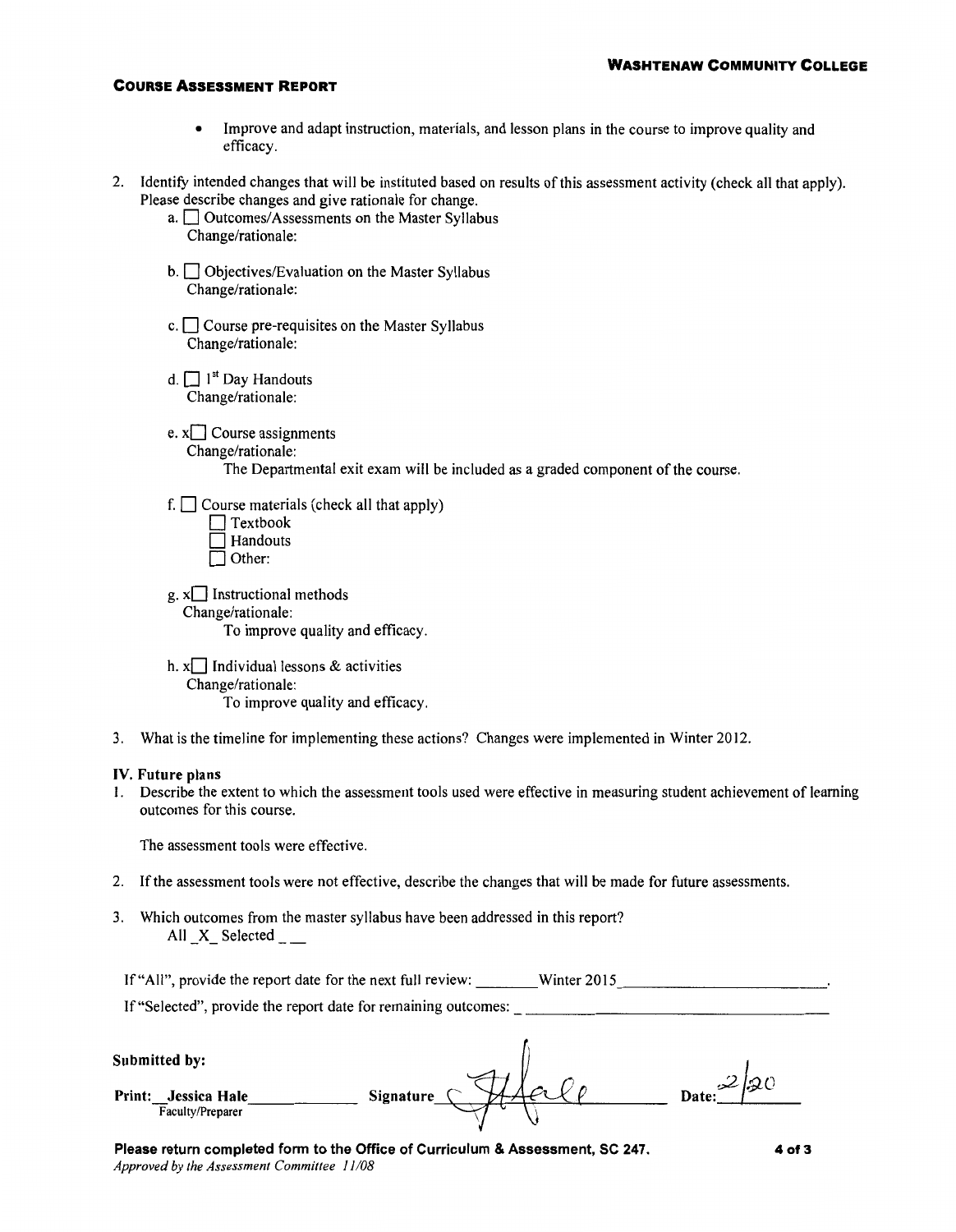**WASHTENAW COMMUNITY COLLEGE** COURSE ASSESSMENT REPORT Date: 2/021/12 Print: Bonnie Arnett Signature Control Albert Department Chair Date: FEB 22 2012 Print: Bill Abernethy Signature  $\overline{\bigcup_{\text{Dean}/\text{Administrator}}}$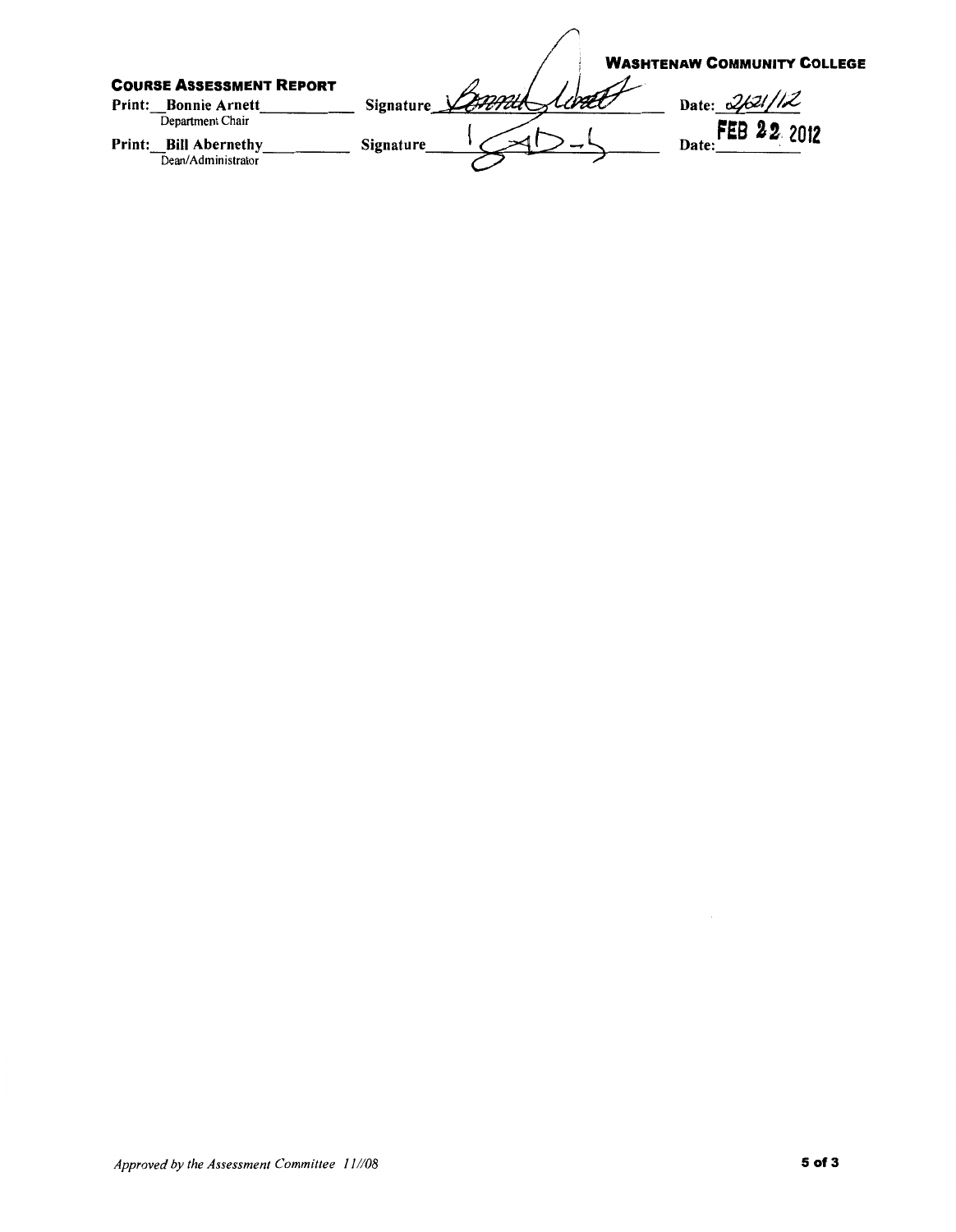## I. Background Information

- 1. Course assessed: Student Success Seminar
	- Course Discipline Code and Number: ACS 095 Course Title: Student Success Seminar
		- Division/Department Codes: Humanities and Social Sciences
- 2. Semester assessment was conducted (check one): Please note two semesters of data assessed.
	- $\boxtimes$  Fall 2007 (see below)
	- Winter 2008 (see below)
	- Spring/Summer 20
	-
- 3. Assessment tool(s) used: check all that apply.

#### $\Box$  Portfolio

- Standardized test
- Other external certification/licensure exam (specify):
- $\Box$  Survey
- $\Box$  Prompt
- $\overline{\boxtimes}$  Departmental exam exit test
- Capstone experience (specify):
- ⊠ Other (specify): On Course Self-Assessment Pre-test and Post-test
- 4. Have these tools been used before?
	- $\Box$  Yes

 $\overline{\boxtimes}$  No, ACS 095 was a new course in Fall 2007

If yes, have the tools been altered since its last administration? If so, briefly describe changes made.

5. Indicate the number of students assessed/total number of students enrolled in the course.

Data collected and analyzed for six semesters for both tools as follows:

| On Course Self-Assessment, Winter 2008   | Total assessed students: 16 in 2 sections<br>Total enrolled students: 30 in 2 sections |
|------------------------------------------|----------------------------------------------------------------------------------------|
| <b>Department Exit Test, Winter 2008</b> | Total assessed students: 16 in 2 sections<br>Total enrolled students: 30 in 2 sections |
| On Course Self-Assessment, Fall 2007     | Total assessed students: 12 in 1 section<br>Total enrolled students: 17 in 1 section   |
| Department Exit Test, Fall 2007          | Total assessed students: 12 in 1 section<br>Total enrolled students: 17 in 1 section   |

Describe how students were selected for the assessment.  $6.$ 

Our assessment plan indicates we will assess all students in at least two sections for Winter 2008 and then every three years after that. Additionally we have included data for the Fall 2007 section which was the first semester the course ran. The differences in the number of students assessed compared to the number of students enrolled arises because some students were not present on both pretest and posttest days of one or both assessments. Overall the cumulated data is sufficiently representative to meet the criteria of our plan.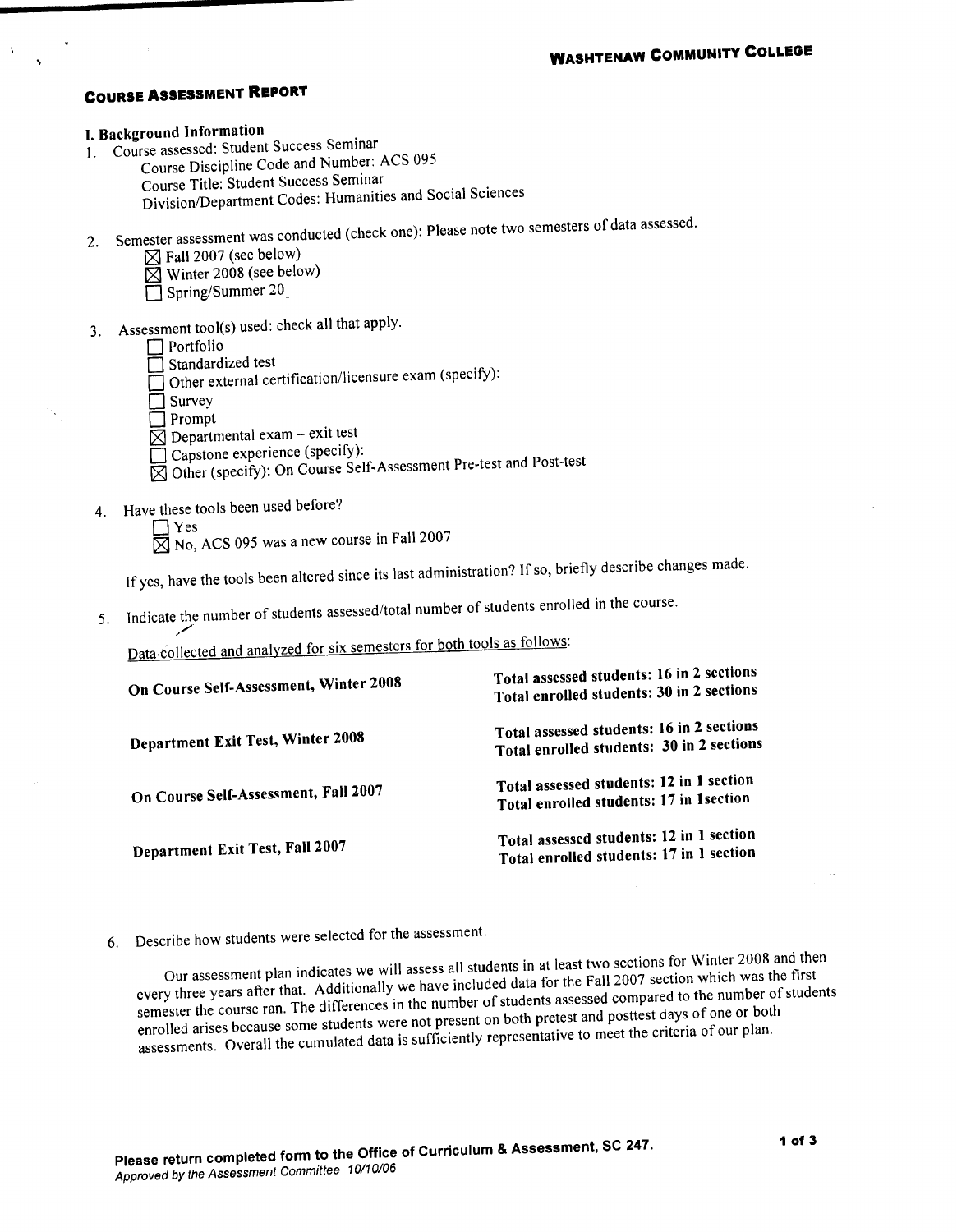#### **II. Results**

 $\mathbf{I}$ 

- Briefly describe the changes that were implemented in the course as a result of the previous assessment. No changes are being made as a result of the assessment because we have met our goals. However, we are  $1.$ constantly improving and adapting instruction, materials and lesson plans in the course to improve quality and
	- freshness
- 2. State each outcome (verbatim) from the master syllabus for the course that was assessed.
	- 1. Identify and improve current strengths as well as areas for academic, personal and career growth.
	- 2. Identify proven strategies for creating academic, personal and career success.
	-
- 3. Briefly describe assessment results based on data collected during the course assessment, demonstrating the extent to which students are achieving each of the learning outcomes listed above. Please attach a summary of the data collected.

Outcome 1: The On Course test is a self-report instrument provided by Houghton Mifflin in the On Course textbook that covers eight areas directly related to the objectives of this course. The measurement has an 80 point scale.

| On Course Pre and Post Self-Assessment – Winter 2008<br><b>Average Increase</b><br>$+2.93$                                                                            |
|-----------------------------------------------------------------------------------------------------------------------------------------------------------------------|
| $+11.87$<br>$+4.87$<br>$+5.94$<br>$+5.13$<br>$+7.75$<br>$+5.38$<br>$+7.37$                                                                                            |
| On Course Pre and Post Self-Assessment - Fall 2007<br><b>Average Increase</b><br>$+3.00$<br>$+6.92$<br>$+0.16$<br>$-1.33$<br>$+7.33$<br>$+7.33$<br>$+2.50$<br>$+5.00$ |
|                                                                                                                                                                       |

Outcome 2: The Department Exit test presents students with six different scenarios representing problems relating to the positive behaviors developed in the course. Students choose from four possible strategies to solve to each problem and they explain why they think their solution is the right one in each instance. Each choice receives a point value of 0 points, 1 point, 3 points or 5 points. The maximum score is 30. We want a score of 22.5 out of 30 or better (75%). The positive behavioral strategies assessed are accepting personal responsibility, discovering self-motivation, mastering self-management, employing interdependence, gaining self-awareness, and adopting lifelong learning.

## **Department Exit Test - Winter 2008**

Average Score 88.71% and of the students assessed, 88% scored above 75%.

## Department Exit Test - Fall 2007

Average Score 93.33% and all of the students assessed scored above 75%.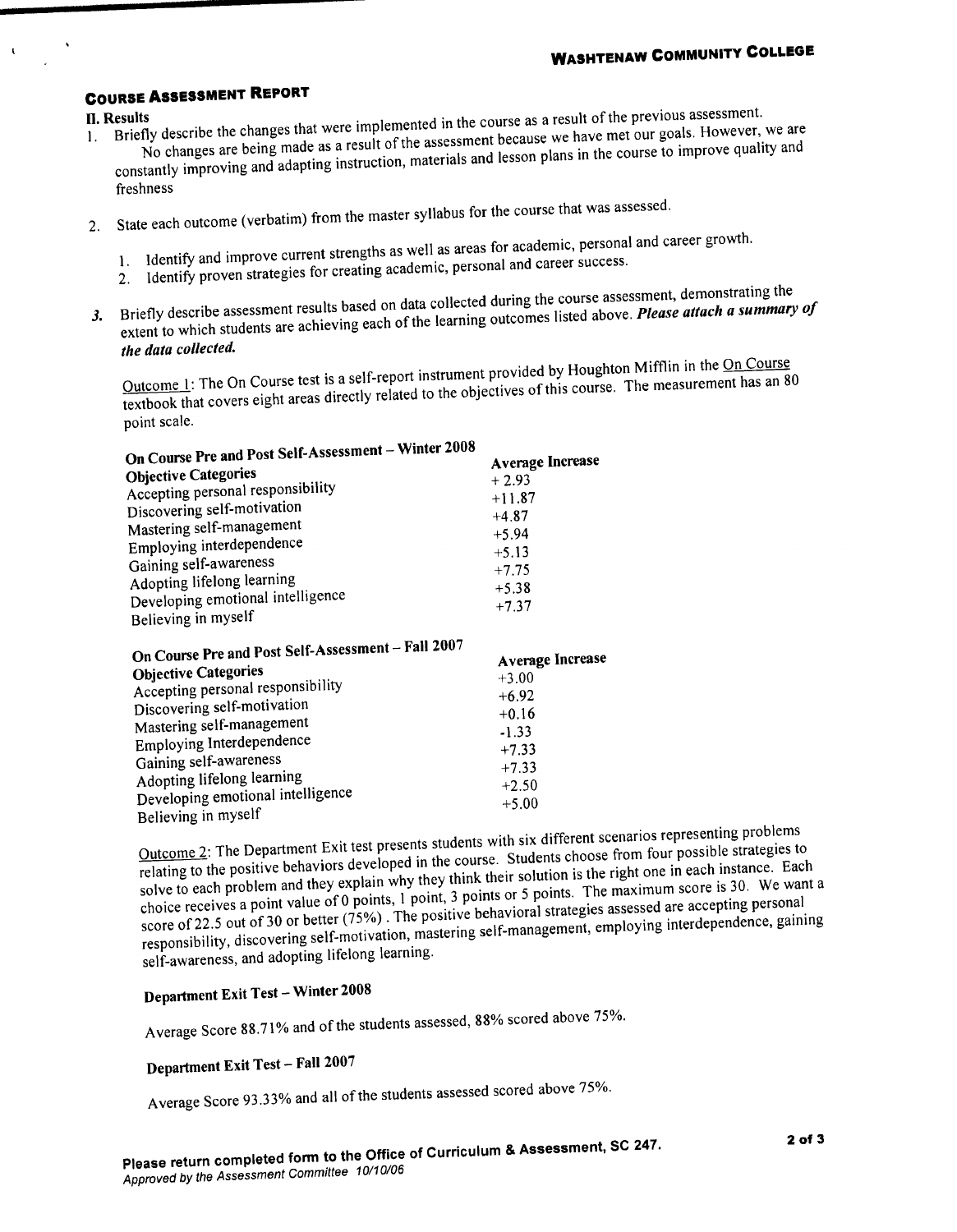4. For each outcome assessed, indicate the standard of success used, and the percentage of students who achieved that level of success. Please attach the rubric/scoring guide used for the assessment.

For each outcome we achieved our goals.

For Outcome 1, we wanted to see an average increase of 5 points on the 80 point scale for each indicator. Students performed better during Winter 2008 than Fall 2007. By the Winter, we met or exceeded our goal of a 5 point increase for all but one indicator which was *accepting personal responsibility* where we saw an average increase of 3 in Fall 2007 and 2.93 in Winter 2008.

For Outcome 2, we wanted 75% of the students assessed to receive 75% or better (22.5 out of 30) on the Department Exit test. We exceeded this goal in both the Fall 2007 and Winter 2008 semesters.

- 5. Describe the areas of strength and weakness in students' achievement of the learning outcomes shown in assessment results.
	- 1. Strengths: Students were able to identify and improve current strengths as well as areas for academic, personal and career growth. Additionally they were able to identify proven strategies for creating academic, personal and career success.

Weaknesses: None found.

1. If weaknesses were found (see above) or students did not meet expectations, describe the action that will be III. Changes influenced by assessment results

taken to address these weaknesses.

# At this point we have not identified any weaknesses and so we have not made any changes.

2. Identify intended changes that will be instituted based on results of this assessment activity (check all that

- - apply). Please describe changes and give rationale for change.  $\alpha$ .  $\Box$  Outcomes/Assessments on the Master Syllabus
		- Change/rationale:
		- b. Objectives/Evaluation on the Master Syllabus Change/rationale:
		- c. <u>Course</u> pre-requisites on the Master Syllabus Change/rationale:
		- d.  $\Box$  1<sup>st</sup> Day Handouts Change/rationale:
		- e.  $\Box$  Course assignments Change/rationale:
		- f.  $\Box$  Course materials (check all that apply)  $\Box$  Textbook Handouts  $\Box$  Other:
		- g.  $\Box$  Instructional methods Change/rationale:
		- h.  $\Box$  Individual lessons & activities Change/rationale:

Please return completed form to the Office of Curriculum & Assessment, SC 247.